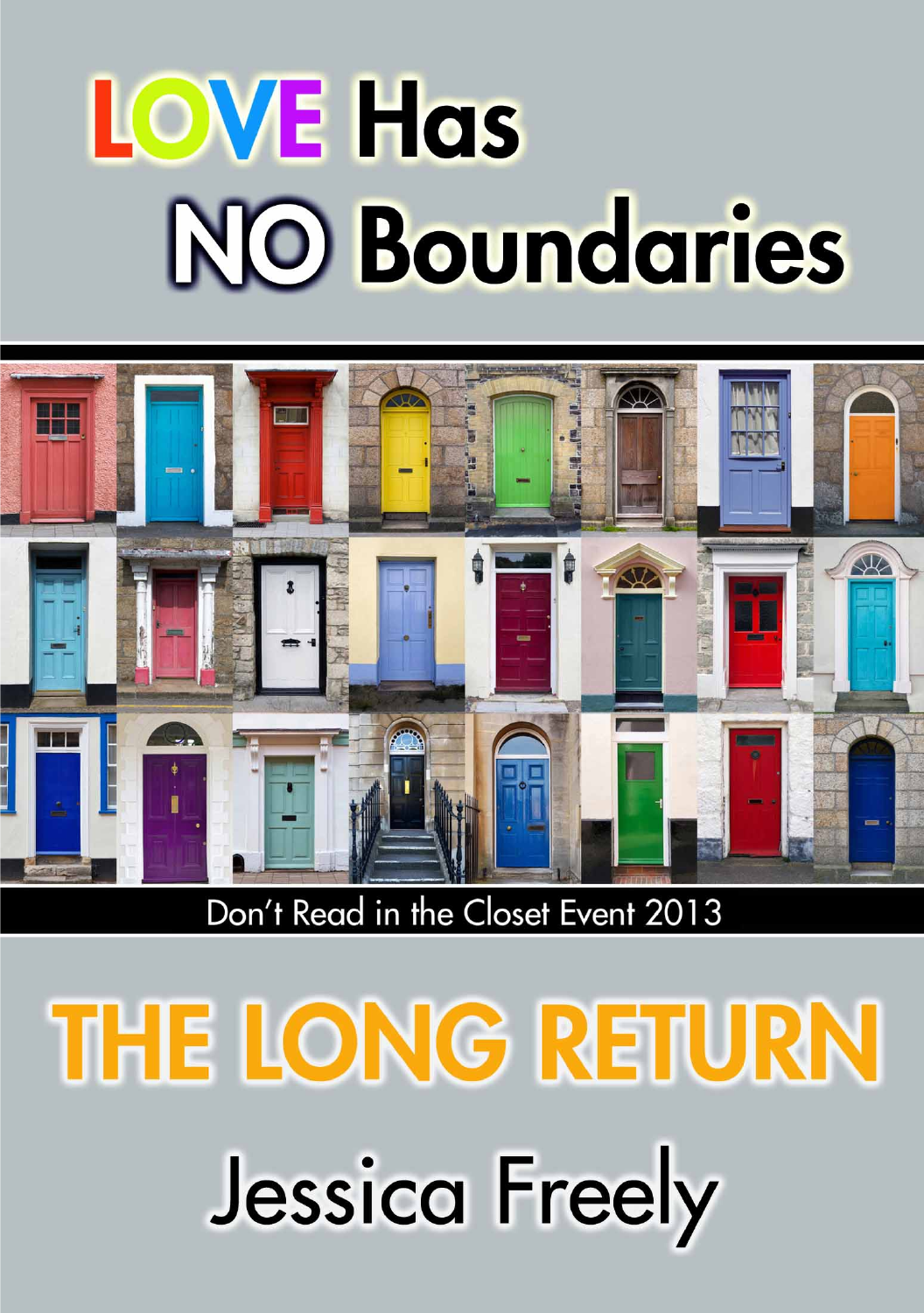## **Love Has No Boundaries**

#### *An M/M Romance series*

### **THE LONG RETURN By Jessica Freely**

#### **Introduction**

The story you are about to read celebrates love, sex and romance between men. It is a product of the *Love Has No Boundaries* promotion sponsored by the *Goodreads M/M Romance Group* and is published as a free gift to you.

#### **What Is Love Has No Boundaries?**

The *Goodreads M/M Romance Group* invited members to choose a photo and pen a letter asking for a short M/M romance story inspired by the image; authors from the group were encouraged to select a letter and write an original tale. The result was an outpouring of creativity that shone a spotlight on the special bond between M/M romance writers and the people who love what they do.

A written description of the image that inspired this story is provided along with the original request letter. If you'd like to view the photo, please feel free to join the [Goodreads](http://www.goodreads.com/group/show/20149-m-m-romance) M/M Romance Group and visit the discussion section: *Love Has No Boundaries*.

Whether you are an avid M/M romance reader or new to the genre, you are in for a delicious treat.

#### **Words of Caution**

Thisstory may contain sexually explicit content and is**intended for adult readers.** It may contain content that is disagreeable or distressing to some readers. The *M/M Romance Group* strongly recommends that each reader review the General Information section before each story forstory tags as well as for content warnings.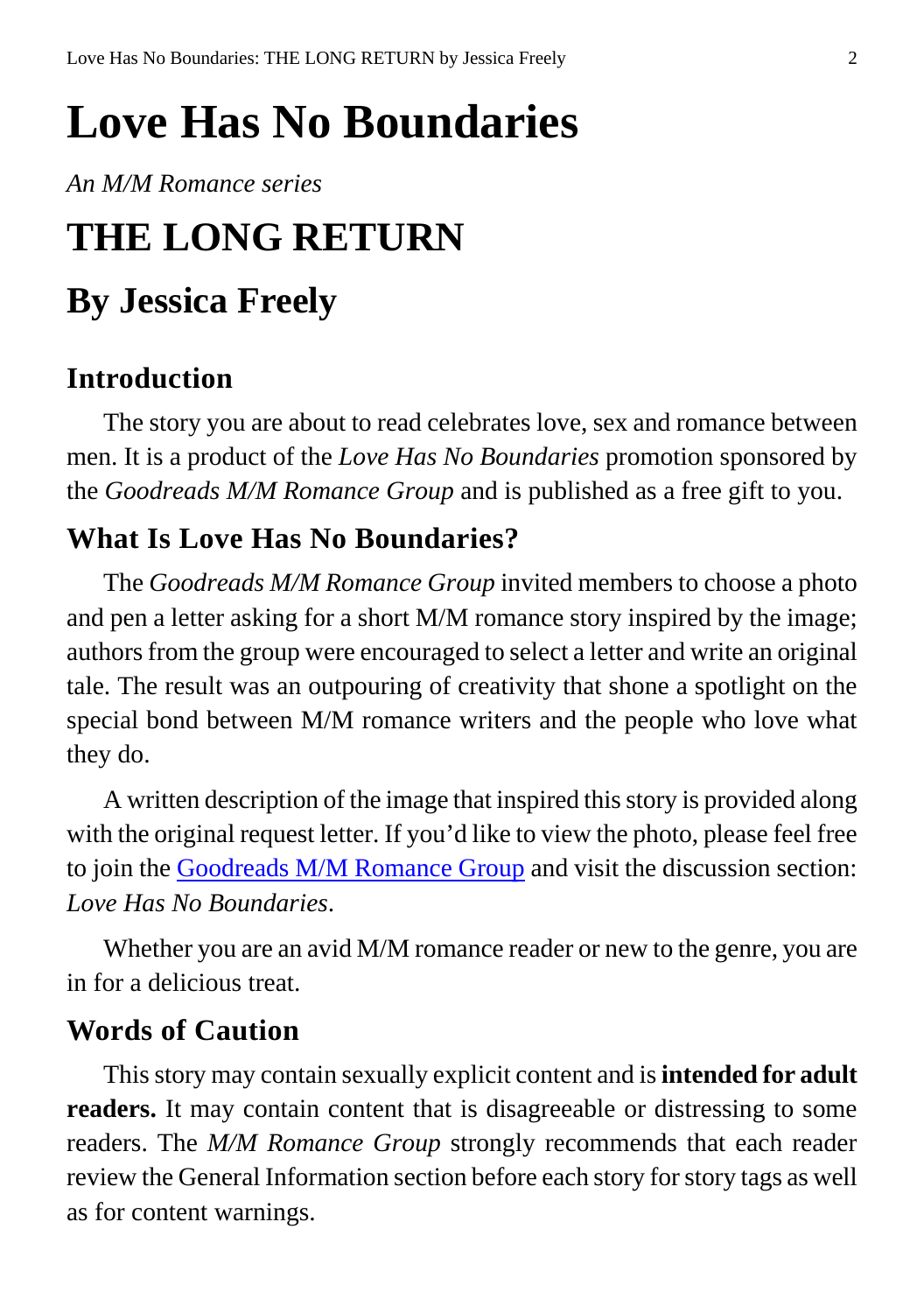This story is a work of fiction. Names, characters, places and incidents are the products of the author's imagination or are used fictitiously. Any resemblance to actual events, locales, or persons, living or dead, is entirely coincidental.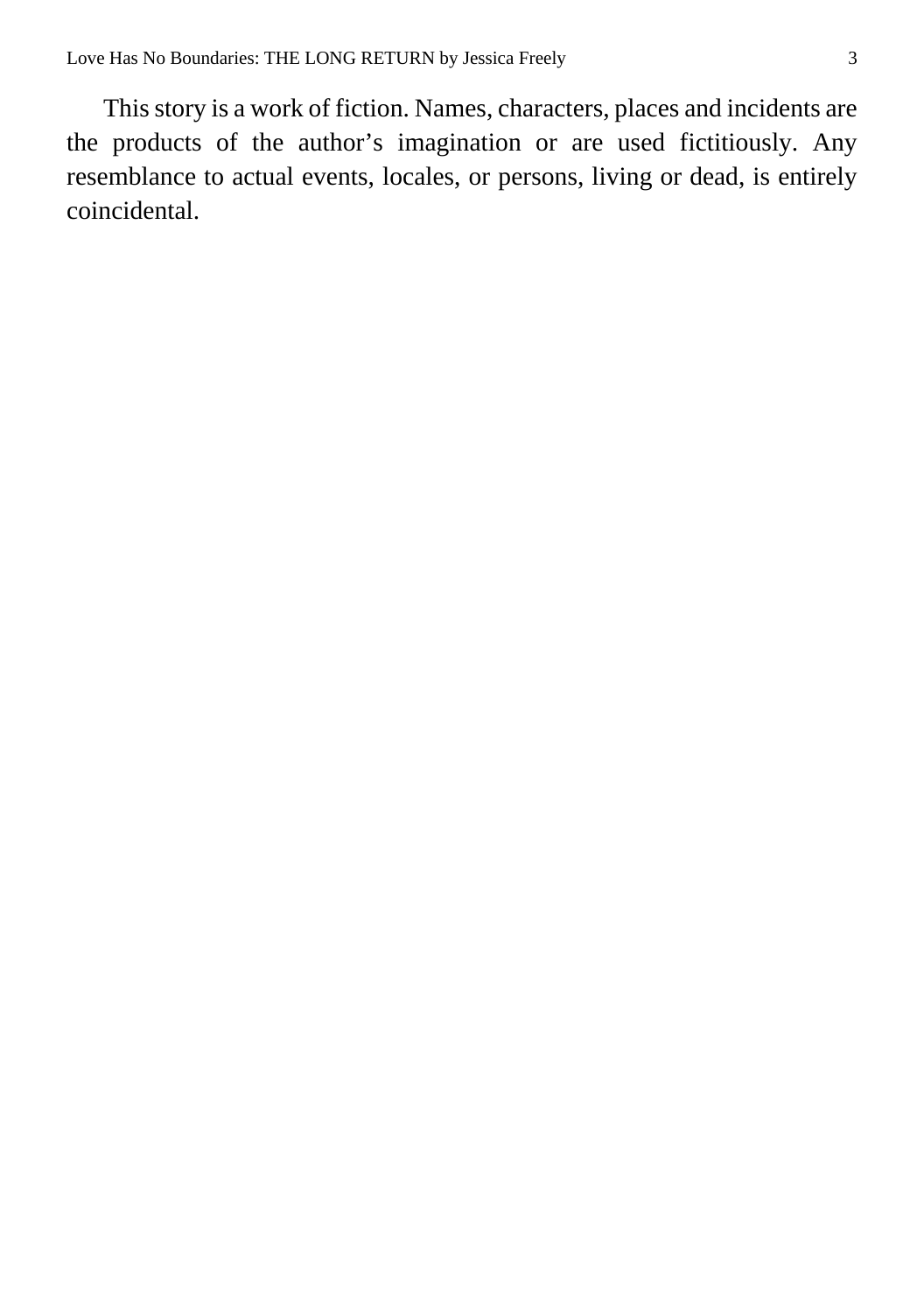All rights reserved worldwide.

This eBook may be distributed freely in its entirety courtesy of the *Goodreads M/M Romance Group*. This eBook may not be sold, manipulated or reproduced in any format without the express written permission of the author.

The Long Return, Copyright © 2013 Jessica Freely

Cover Design by Goodreads M/M Romance Group

This ebook is published by the *M/M Romance Group* and is not directly endorsed by or affiliated with Goodreads Inc.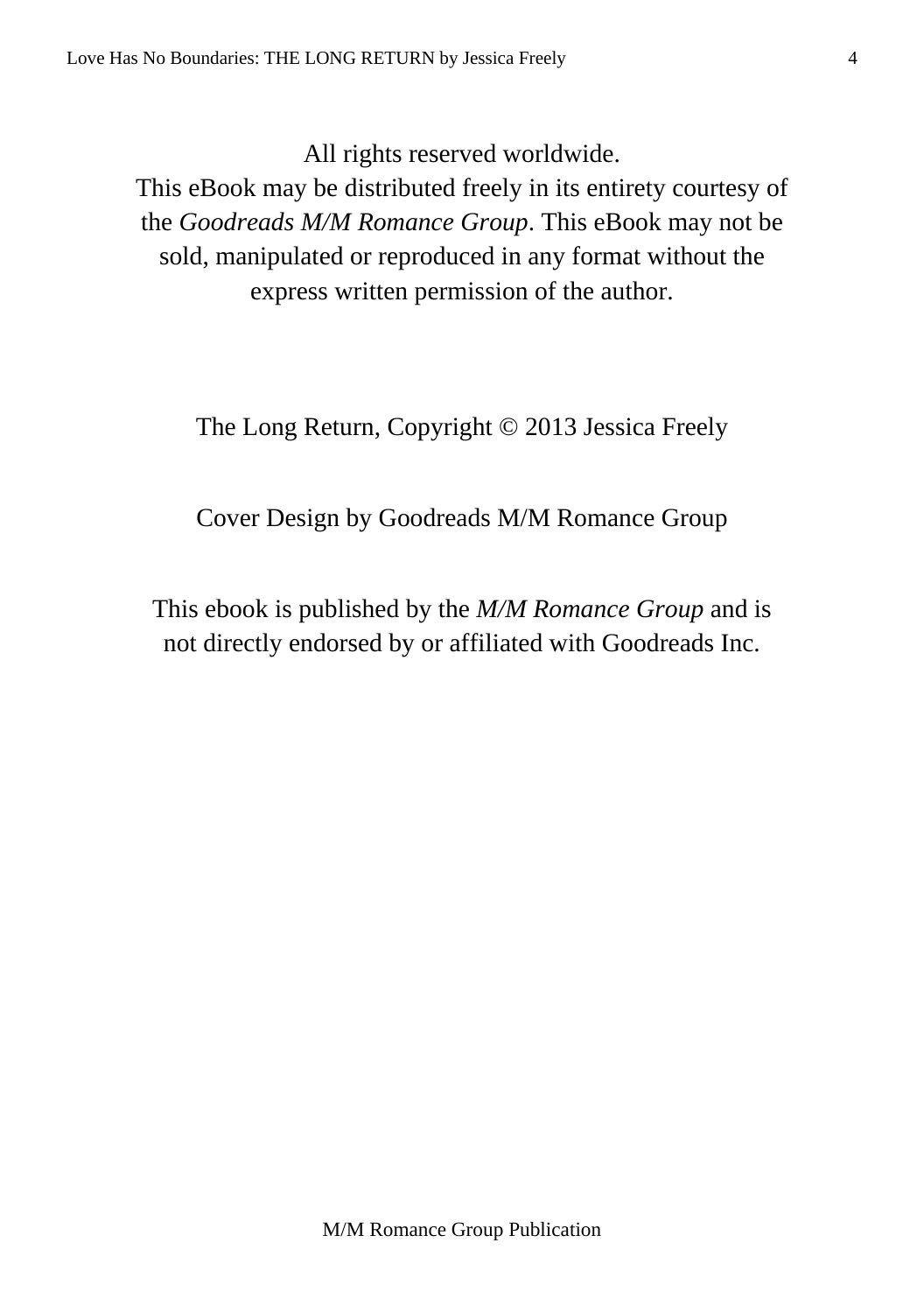## **THE LONG RETURN By Jessica Freely**

#### **Photo Description**

A stunning African American man in a stylish suit looks over his shoulder at us. He has an oval face with high, chiseled cheekbones, hooded eyes, and full lips. His hair is cropped close to his head. He is frowning slightly and in the depths of his liquid eyes is an expression that could be lust, longing, or reproach.

#### **Story Letter**

#### *Dear Author*,

*We've been best friendsforso long. He knows my pains, fears and the little things that bring me delight. One day, I caught him, staring at me, with that look on his face. The very next day, he was gone.*

*It's been fifteen years, and now he's back. Self-made and self-assured. Why did he take off all those years ago? What could he want from me?*

*Sincerely,*

*Alessandra*

#### **Story Info**

**Genre:** contemporary

**Tags:** LGBT Youth Center, African American, long-lost lovers, community activism, at-risk youth, reunited, homophobia, in the closet

**Word count:** 11,388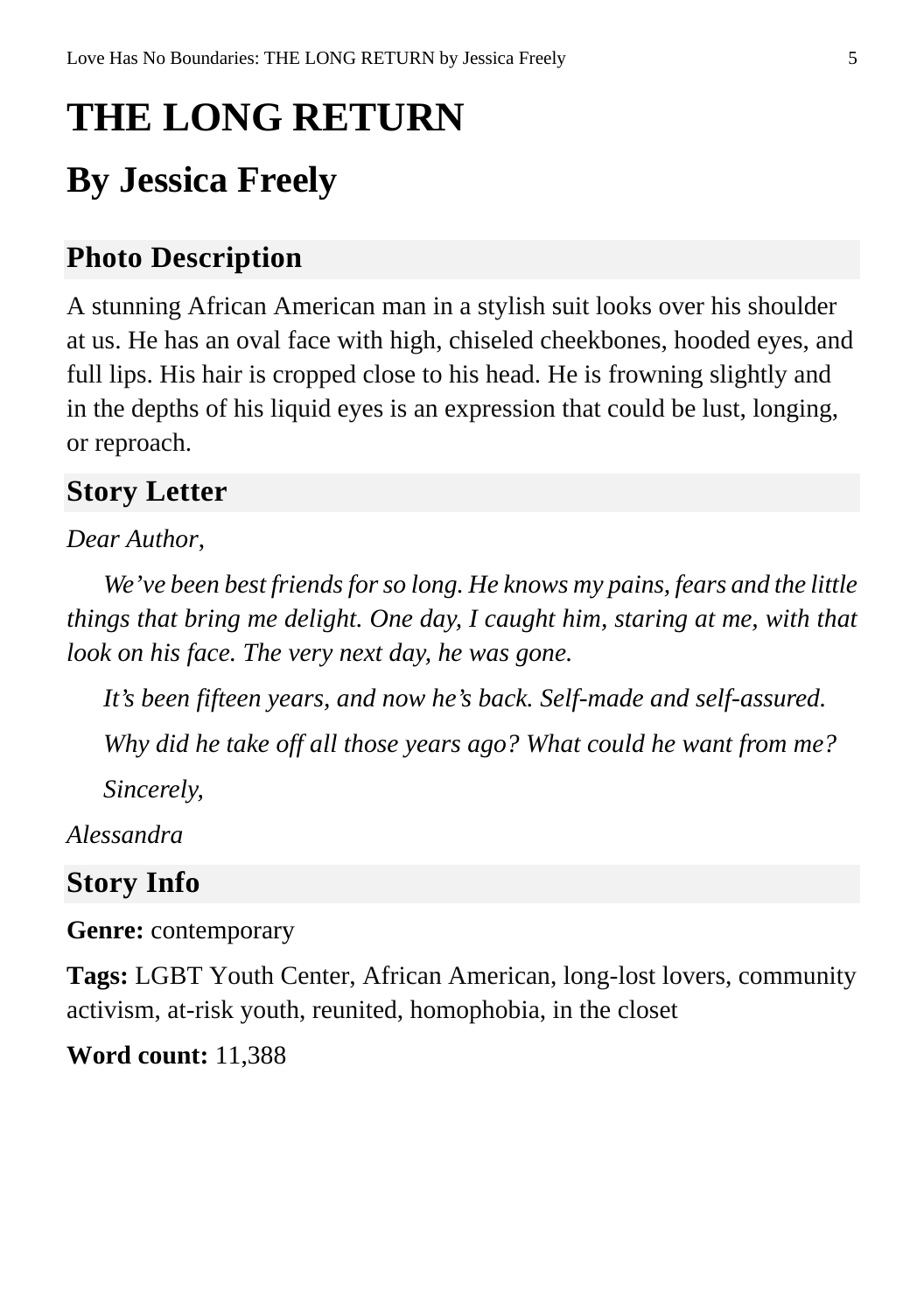### **THE LONG RETURN By Jessica Freely**

Bright sunshine flooded through the windows and reflected off the freshly painted walls of the Delany Center for LGBT Youth on Michigan Avenue in Detroit. On a Saturday afternoon like this one, the center was a bright, bustling hub of activity. Kids chased each other up and down the halls and through the lobby, their voices a raucous, welcome soundtrack to the day-to-day chores of maintaining the center. In the laundry room, Director Trevor Davis threw another load of sheets in the washer and grabbed some fresh ones to make up the center's ten beds.

"Trev, Trev! Can I borrow your laptop? I want to show Vivienne your 'It Gets Better' video," Bryan said.

"Yes, if you help me make up the beds first."

Bryan scrunched up hisface. His nose wrinkled and brow puckered before the muscles smoothed into a grin. "Okay."

Bryan was fifteen, and homeless. His parents kicked him out of the house three months ago when they found his sketchbook, filled with homoerotic drawings. Fortunately, Bryan found his way to the center that first night, before getting caught up in the cycle of prostitution and drugs that awaited so many young people on the street. Others weren't as lucky. Vivienne, for example. Before she found out about the center, the sixteen-year-old trans woman had been on her own for two years, turning tricks just to get out of the cold.

Trev thanked his lucky stars he had beds for these kids. It hadn't always been the case. In fact, for years they'd only been able to keep the center open on the weekends. There had been no beds, just a couple of couches where those most in need could crash for a night or two before being thrust back out onto the streets.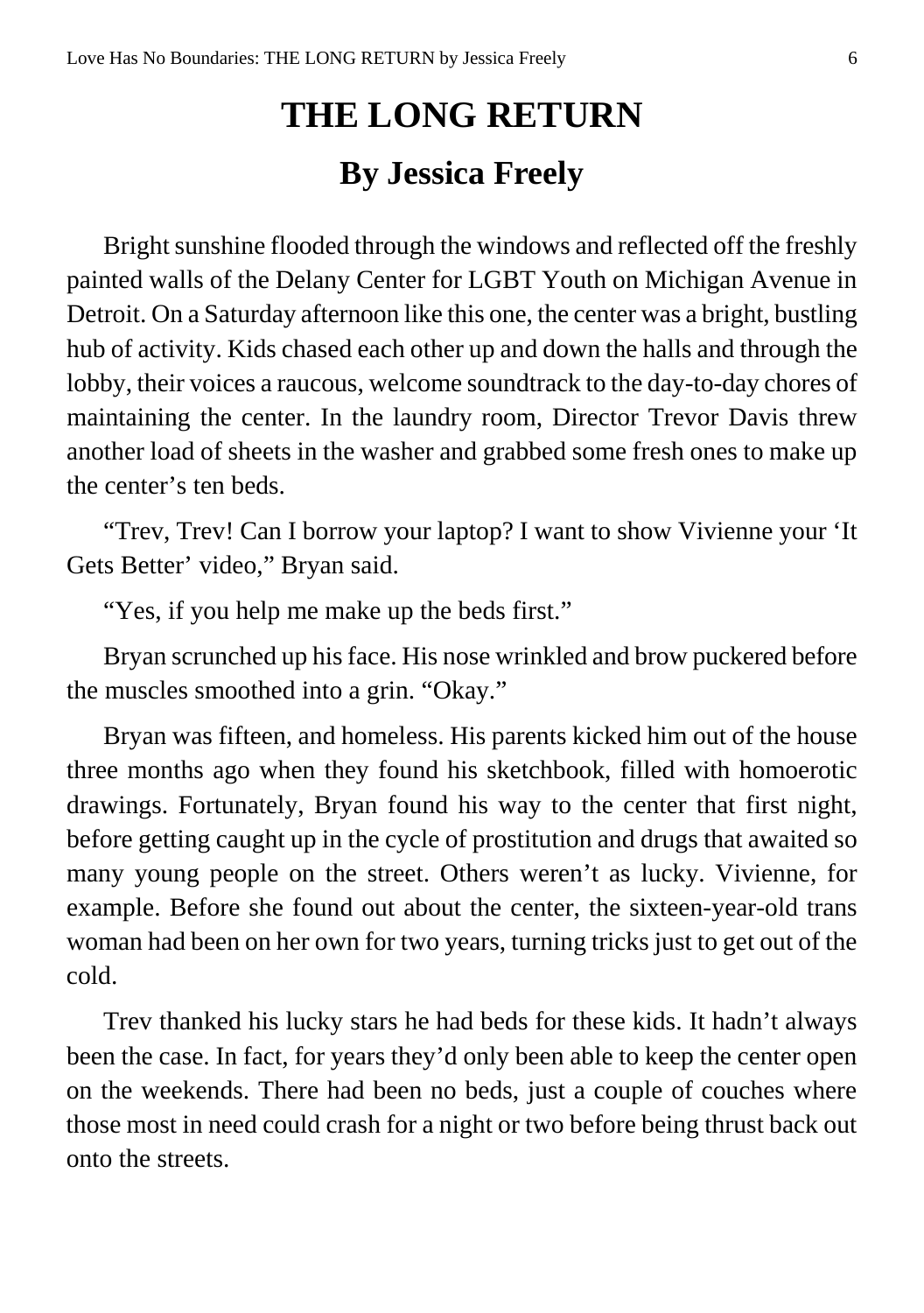But for the past five years, increasingly generous donations from the Mathis Foundation had changed all that. They came unsolicited every quarter. Now the center had two dormitories, a vocation center, a kitchen, even a rec room. And they'd attracted the attention of the Community Initiative Coalition, whom they'd be meeting with on Monday about expanding their mission even further.

Trev had written the Mathis Foundation several times, thanking them, telling them what a difference they had made. He'd never gotten an answer, much less an explanation. All the same, this was one gift horse he wasn't about to look in the mouth.

As Trev followed Bryan to the dorms, he paused at the rec room. Carlos and Dean were in there, playing Ping-Pong. Carlos's shot went wild and hit Dean on the forehead. They both broke down laughing. Trev's heart swelled at the sight of kids finally getting a chance to be kids again. That was what the Delany Center was all about.

How many times had he wished there'd been a place like this when he and Shane were young? Maybe, if they'd been around people who accepted them for who they were, things would have turned out differently.

He could still picture Shane at seventeen, all long limbs and big, luminous eyes, but not awkward, never that—graceful, beautiful, with warm brown skin, and a smile that could light up the whole city. Trev, with his dark complexion and geeky appearance, differed from Shane in almost every way. Shane was outgoing; Trev was shy. Shane was athletic; Trev was a bookworm. Shane dropped out of high school; Trev graduated with a full scholarship to Wayne State University.

But none of that ever seemed to matter. Best friends since the age of ten and lovers at fifteen, they were inseparable. At least that's what Trev had thought.

He'd never know why Shane suddenly up and left him. He could still picture that moment at his graduation party when their gazes met across the crowded backyard. The weight of the memory bowed his shoulders down.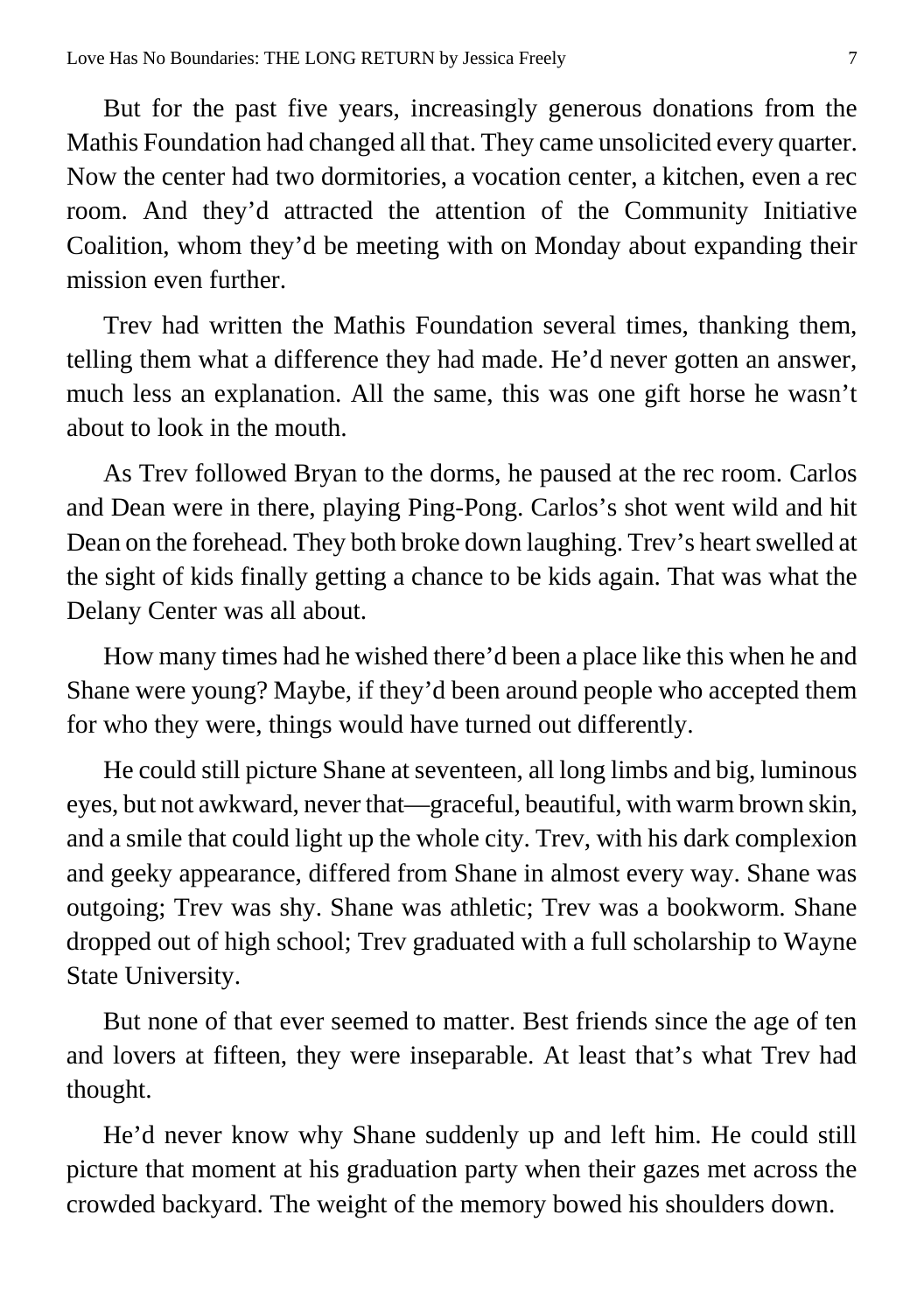It had just been getting on to evening, that time of day when the setting sun makes everything seem magical. The smell of lilacs and freshly mown grass perfumed the air. Trev looked past his Auntie Cecilia, who had trapped him beside the punch bowl, her high, whiny voice buzzing in his ear like a mosquito. "Why don't you have a nice girl yet, Trevor?"

Shane stood at the gate. His oval face glowed like gold in the warm light. He stared at Trev, his dark-brown eyes half-lidded, unwavering. His full lips turned down at the corners, but Trev couldn't tell if Shane was angry with him about something or just sad.

Trev broke away from his auntie and wove his way through the throng of sweaty, well-dressed relatives. But by the time he reached the gate, Shane was gone. Trev looked all over and couldn't find him, not that night and not in the weeks and months that followed. Shane had simply vanished, never to be seen again.

That last look Shane had given him still haunted his dreams. What had it meant? Trev sighed.

"Penny for your thoughts."

Trev jumped and dropped his end of the sheet. "Oh, sorry. Just woolgathering."

Bryan narrowed his eyes. "Whatever it is, it makes you sad."

"I was thinking about someone I haven't seen in a long time."

"Well, why don't you visit him, then?"

"I can't. I don't know where he is."

"Oh. He's not on Facebook?"

It had honestly not occurred to Trev. Was Shane on Facebook? *Don't go down that road.* "It doesn't matter if he is. The way we left things, I couldn't just message him or something. It's complicated."

"'Complicated' is what my parents used to call anything they didn't want to talk about."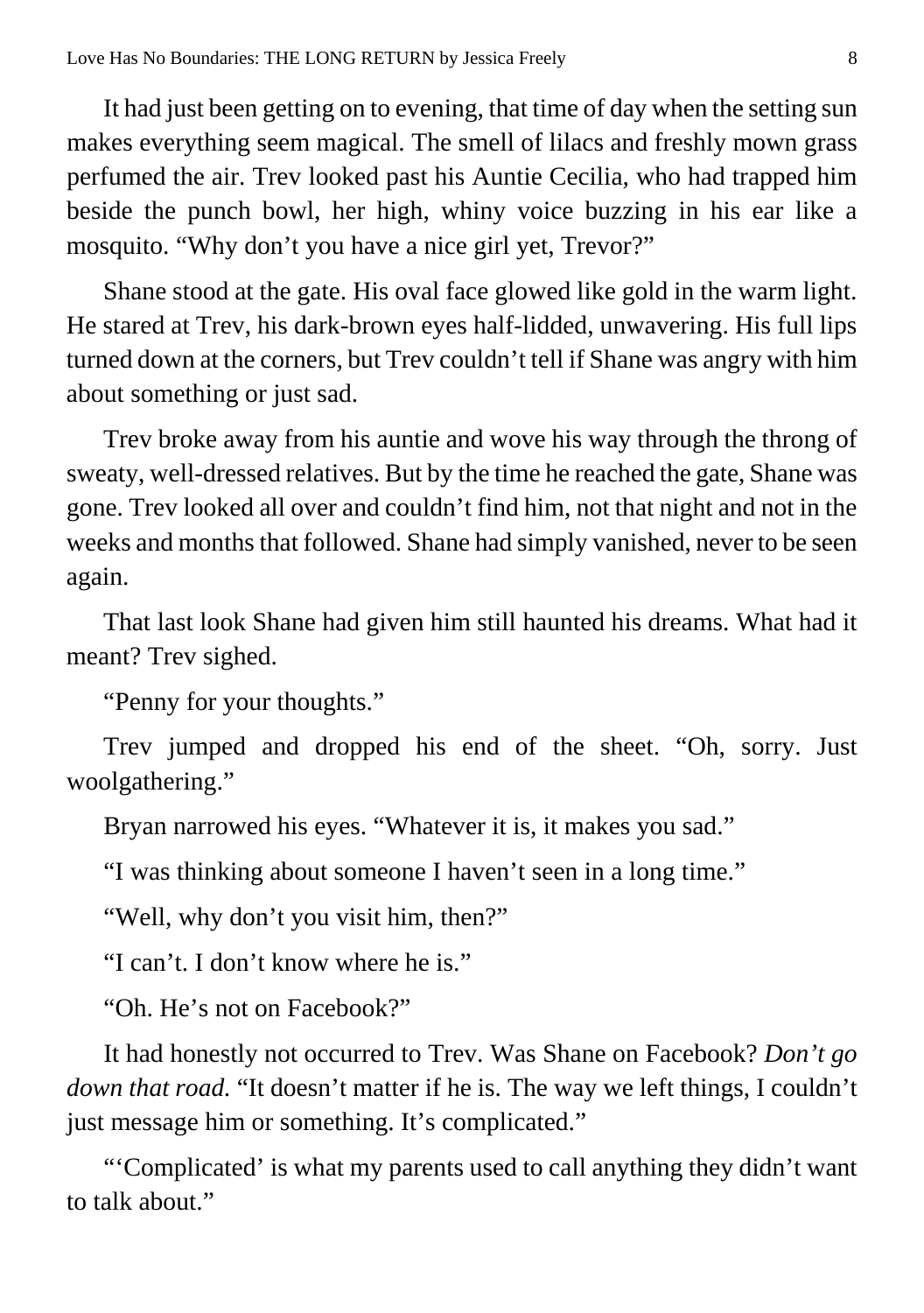Trev raised an eyebrow. "That might be a hint, then."

Bryan sighed. They made up two more beds, and then he said, "Do you have a boyfriend, Mr. Davis?"

"That's none of your business."

"So you don't."

"Bryan—"

"Well, it's just that Viv and Dean and I have noticed you're here all the time, working, and you never talk about going out or doing anything exciting. We figure you're either married or alone."

"Just because I'm not out every night painting the town red doesn't mean I don't have a rich and satisfying social life. Not that it's any of your concern." He wasn't fooling Bryan, or himself. He had no life outside the center. But that was fine. He loved his work. It was important, and he'd rather be here, doing something that mattered, than engaging in another string of empty hookups that only left him feeling lonelier than before.

"Well, I think you deserve someone to make you happy, Mr. Davis."

"Thanks, Bryan. You're a good kid."

\*\*\*\*

Trev was at the front desk sorting through mail when the door opened. He looked up and dropped the envelope in his hand. The man standing there was fifteen years older and vastly better dressed than he'd been the last time Trev saw him, but there was no mistaking those luminous eyes, or the high cheekbones and arching brows of that face.

It was Shane.

Trev's heart hammered. How many times had he dreamed of this moment, only to shove the thought down deep inside? How many times had he rehearsed what he would say if he ever saw Shane again? All those words angry words, joyful words, words of love and desperation—fled in the face of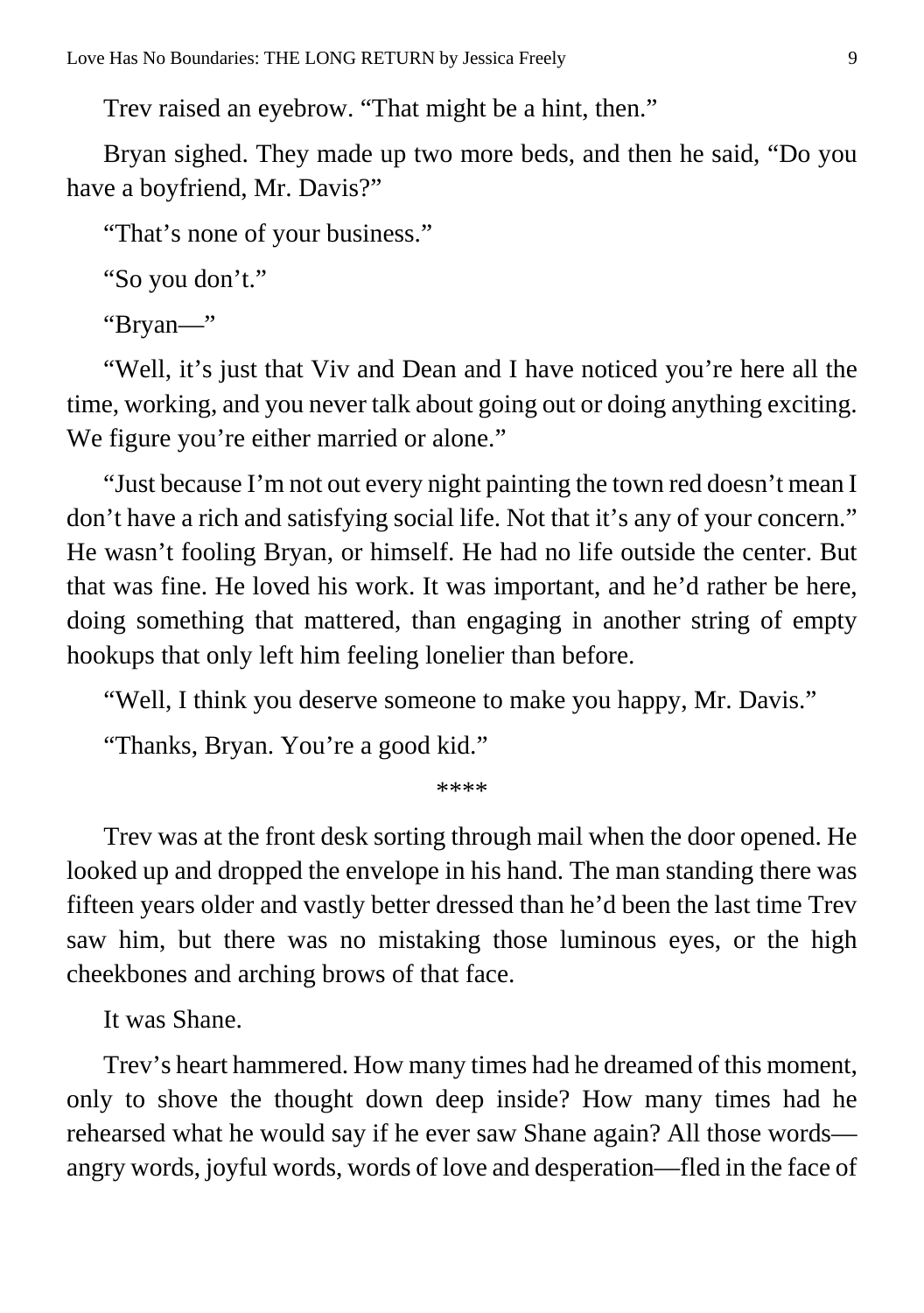the living, breathing reality of Shane, standing here before him. Their eyes met and he couldn't speak. He couldn't move.

"It's you." Shane strode toward Trev, grinning. His hair was cropped close to hisshapely head. He wore black jeans, a white dressshirt open at the collar, and a black sport coat printed with a white fleur-de-lis pattern. "I can't believe it! It's really you."

Suddenly conscious of his own faded jeans and raggedy WSU sweatshirt, Trev nodded. His mouth hung open. With an effort, he closed it. "Sh-shane."

"Man, how long has it been?" Shane held out his hand, and like iron to a magnet, Trev reached for it. Shane's hand enveloped his in warmth and strength. It felt so good.

"Fifteen years," Trev said. *Make that fifteen years, two months, and three days.*

"You're looking good." Shane still held Trev's hand.

Heat radiated from their clasped palms, spreading through Trev's body. Sweat broke out on his forehead. He pulled away. "Thank you."

Shane reached out and touched one of the tiny, inch-long dreads that covered Trev's head. "I like your new do."

"I've been wearing my hair like this for seven years."

"Oh." Shane took a deep breath and nodded. He looked chastened for a moment, then he smiled. "Your glasses haven't changed, though."

"I got these frames a month ago. I like the retro style." Were they really having a conversation about Trev's hair and glasses? What the fuck was this? What was Shane doing here? Why had he come back after all this time?

"So... you're the director here."

"How do you know that?"

"Says so here." Shane leaned over and picked up the ID badge hanging from Trev's neck. His scent enveloped Trev.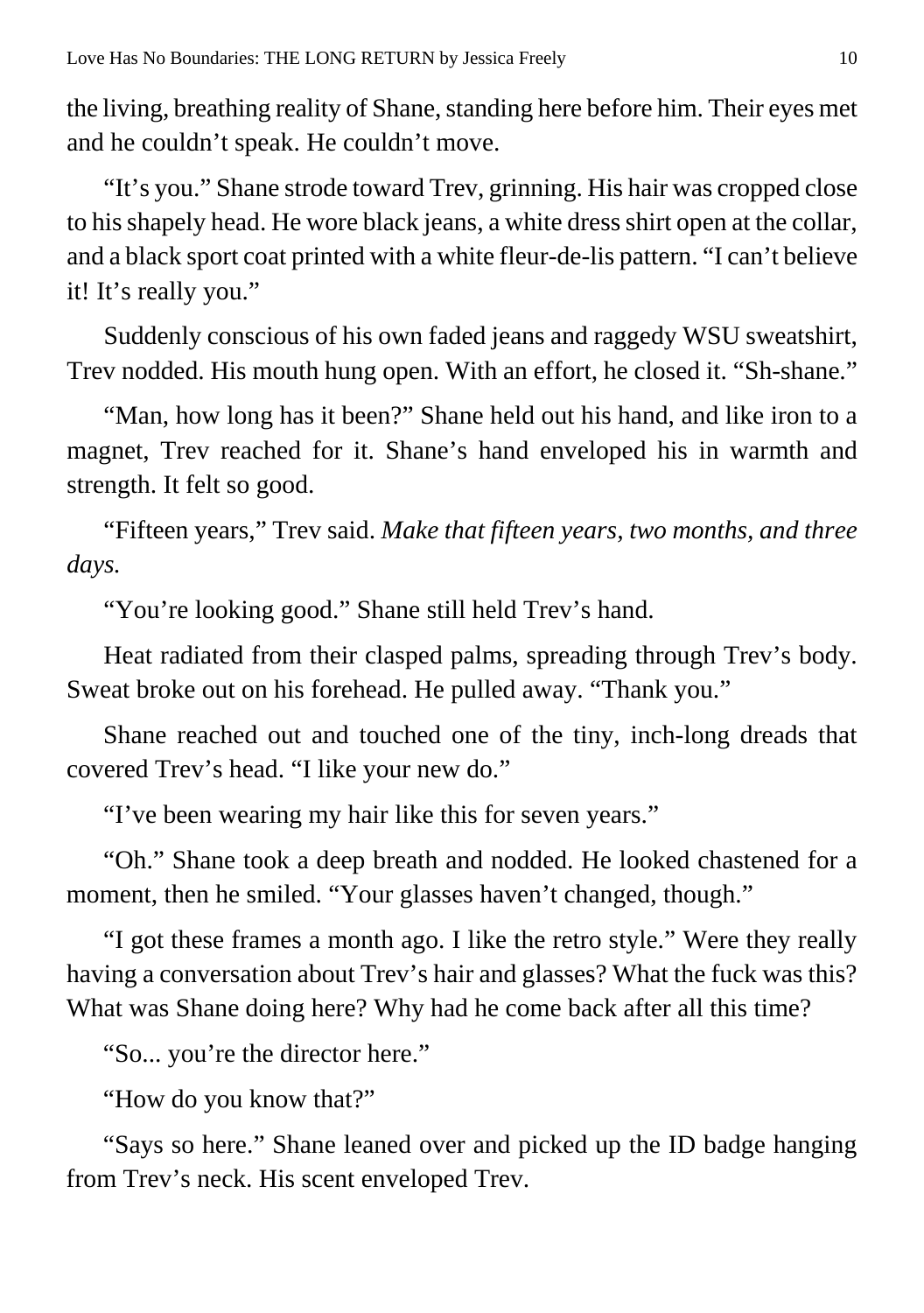The spicy aroma took Trev right back to their first time together in his old twin bed with the astronaut sheets. They'd been fifteen and in love. "Oh. Yeah." A fierce yearning for the days of their youth awoke in Trev's heart. He fought the urge to pull Shane onto the counter, tear all his clothes off, and have his way with him then and there. What would Bryan say to that? Or for that matter, the assistant director, Carlotta Hernandez, who was in her office preparing for Monday's meeting with CIC?

"It's good to see you," Shane said.

"Yeah?"

Shane nodded.

They stared at each other in silence. Trev forced himself to speak. "Looks like you've done well for yourself."

"I have my own company now."

What a relief to know Shane wasn't destitute on the streets, or dead, even. Trev had never realized how much that fear had weighed on him all these years. In its absence, he almost felt like he could float off the ground. "I'm so glad you're doing well."

"Thanks. You are too." Shane nodded at the center's lobby, a bright room with lots of windows, decorated with artwork from the residents. "This place is great."

"It is. We've really grown in the past five years. We're open seven days a week now, and we have ten beds."

Shane smiled that big, bright, irrepressible smile of his. "The Delany Center, huh?"

Trev couldn't help smiling back. Shane had never shared Trev's enthusiasm for science fiction, but he'd never mocked him for it either. That alone probably would have been enough to make Trev fall in love with him.

"Named for your favorite author, Samuel R. Delany—the first and for many years only openly gay black science fiction author," said Shane.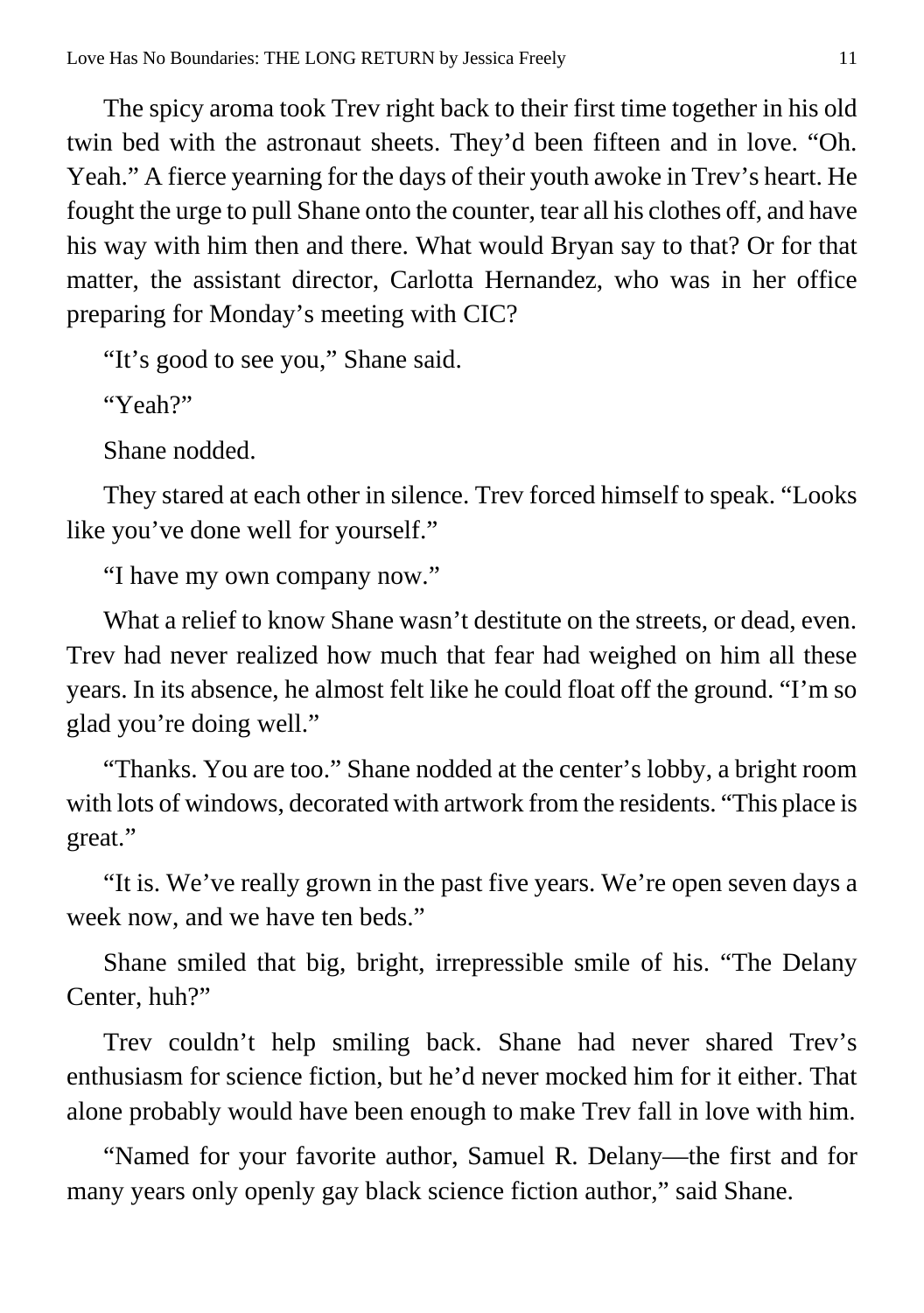"You remember." Something about that made Trev want to cry, though he couldn't explain it.

"Of course."

The years between them seemed to dissolve. The words, "Why did you leave me?" were on the tip of Trev's tongue.

A shout came from behind him, and Vivienne ran into the lobby with Bryan right on her heels.

"I told you if you touched my stuff one more time I'd kick your tranny ass!"

"Hey, Bryan. We don't use words like that here, remember?" Trev said.

"But he—she stole my magic markers again."

"I didn't steal them. I borrowed one." Vivienne's lips were bright red. "I was going to give it back."

"After it's been all over your mouth? I don't want it!"

"Fuck you, transphobe!"

"Both of you, just stop right now," said Trev. "Come with me." He waved them into his office. "Sorry," he said to Shane. "I have to take care of this."

"I'll wait."

"Where's Carlotta?" Trev asked the kids.

"Right here, right here," said the center's assistant director, rushing into the lobby with an armful of paperwork.

"Carlotta, this is Shane Edwards, an old friend of mine. Could you give him a tour of the center?"

"Of course." She beamed at Shane.

"It was good seeing you again," Trev said. "Take care of yourself."

Carlotta gestured toward the rec room. "If you'll come with me?"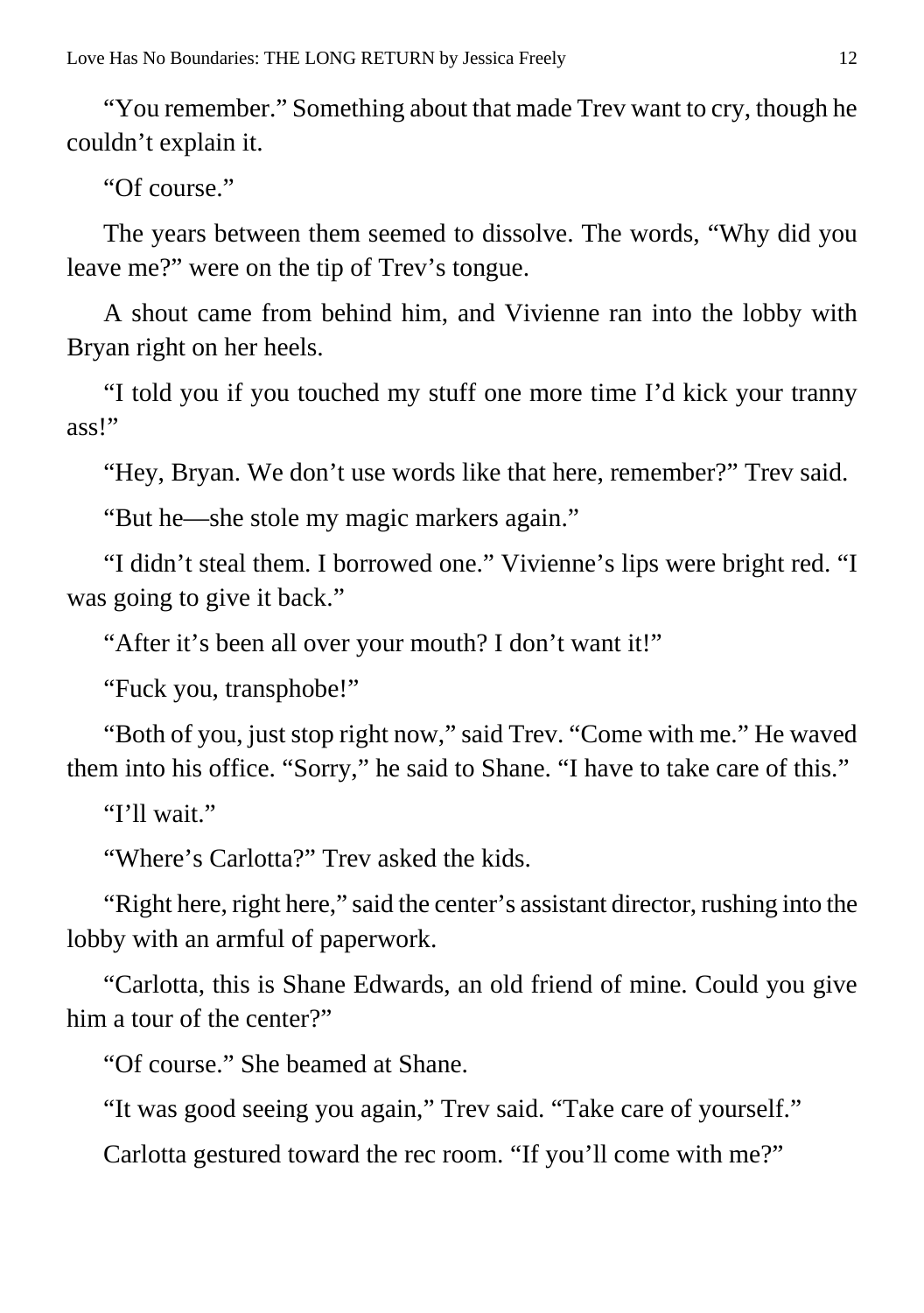Shane looked over his shoulder at Trev. He opened his mouth to say something, but Trev turned away and shut the door.

Trev sorted things out with Bryan and Vivienne and made a note to ask Carlotta to give Vivienne some of her cosmetics. The dispute between them was a welcome distraction, but within twenty minutes both kids had forgotten all about it and gone back to being friends again.

When Trev returned to the front desk, Shane was still there chatting with Carlotta. He leaned in close to her and said something that made her throw her head back and laugh. They both looked up to see Trev. Shane's eyes were bright, and his smile lingered.

"I didn't know you'd still be here," Trev said.

"I am."

Again, silence descended as they stared at one another. Unspoken words seemed to crowd the air, making it hard to breathe.

Carlotta looked back and forth between Trev and Shane. "Um. Well, if you'll excuse me, I've got some more work to do. Lovely meeting you, Shane." She picked up a stack of files and left.

Trev walked up to the counter and leaned on it, facing Shane. *Might as well have this out.* "Why are you here?"

Shane shrugged. It was the same liquid gesture he'd perfected at the age of thirteen. If anything, it was even sexier now. "I wanted to see you."

*Now* Shane wanted to see him. What about any of the previous fifteen years? "Well, you've seen me."

"And I wanted to thank you."

Trev took a step back. "For what?"

"You inspired me to do something with my life."

Great, now he was a source of inspiration. What was he supposed to say to that? "Well, you're the one who's made something of yourself. I'm proud of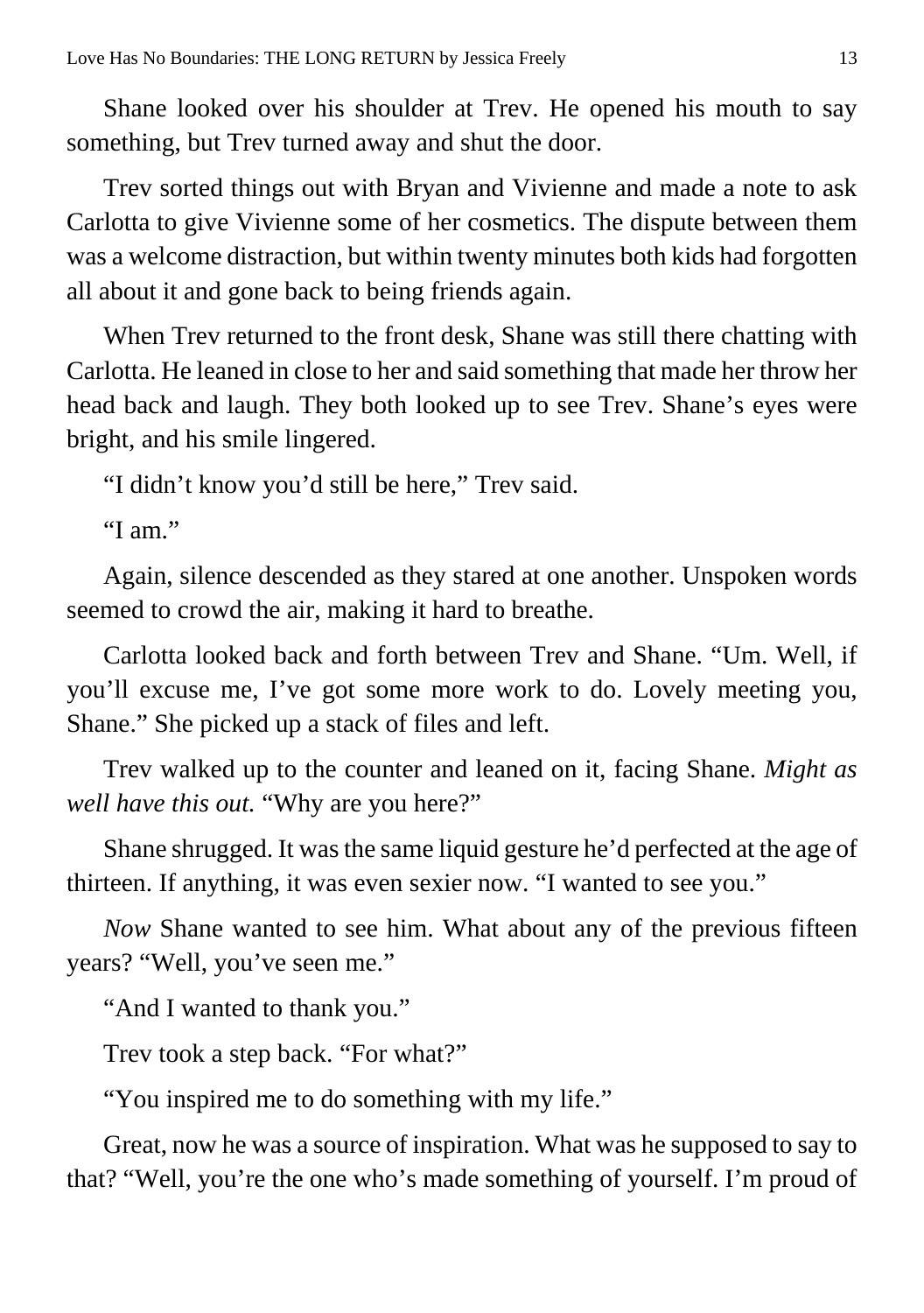you." He didn't feel proud. All he could feel was bitterness over being abandoned. How childish.

The smile Shane gave him was the same one he'd flashed when Trev taught him how to do fractions back in fifth grade. "Really?"

"Of course."

"Thanks. Coming from you that really means a lot."

Trev forced himself to smile and held out his hand. "Well, it's good to see you again." And it was true, if only to know that Shane was alive and well.

"Great seeing you." Shane gripped his hand.

All Trev wanted to do was haul him in for a hug that would never end. But it was too late for that. Fifteen years too late. He let go. He turned away and headed back to his office. Tears filled his eyes.

"Wait, Trev."

Shit. He stopped but didn't turn around. "What is it?"

"I thought maybe we could get together later. Go out for some burgers or something. Catch up."

For a moment he was tempted to say yes, but he couldn't reopen that wound. Just seeing Shane again was painful enough. "Oh, sorry. No, I have plans." If "plans" meant going home and anesthetizing himself with beer and television, then it was a perfectly honest statement.

Five minutes later. Carlotta let herself into his office. "Who in the hell was that?"

"I told you. An old friend."

"He's more than that," she said.

"What do you mean? What did he tell you?"

She raised an eyebrow. "He didn't have to tell me anything. I saw the look on your face. He's an old flame."

"Very old. And long since died out."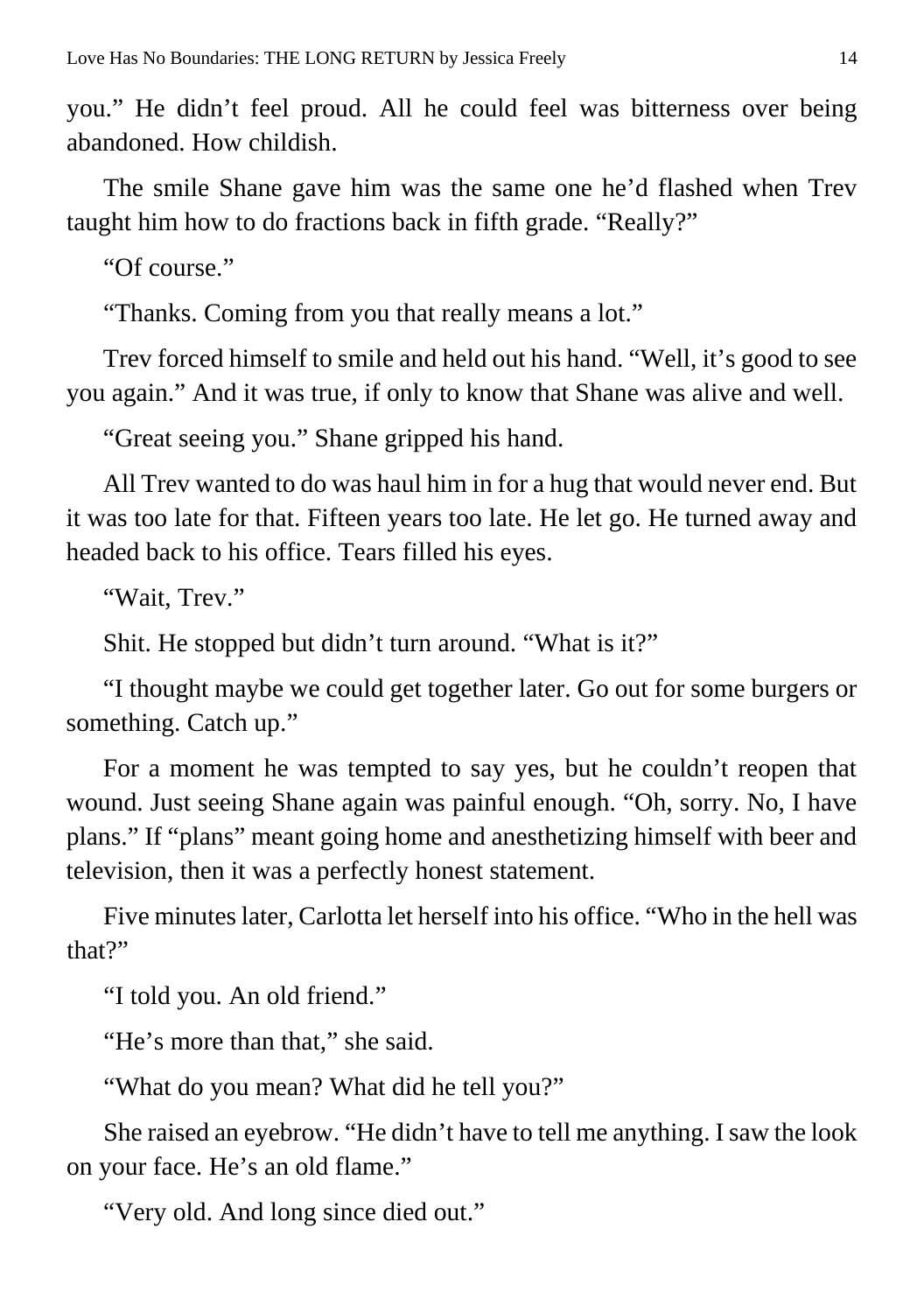"Oh, I don't think so."

"Don't be ridiculous."

"I'm not the one being ridiculous. You looked like you wanted to strip him naked and do him on the reception desk."

Trev blushed. He picked up a pencil and rolled it between the thumbs and forefingers of both hands.

"And he asked me if you were seeing anyone."

*Snap!* Trev held one half of the pencil in each hand. "What did you say?"

"I told him the truth."

Trev threw the pencil pieces down on his desk. "Damn it."

"You didn't want him to know you're single? I thought maybe—"

"Shane Edwards and I were best friends from the day he and his alcoholic asshat of a daddy moved in next door to me and my mom. Shane and I were both ten, and he'd been locked out of the house. He stayed with us that night and many more nights after that. When we were fifteen we became lovers. We kept each other's secrets and tended each other's wounds. We were going to get out of the neighborhood together and find some place where we didn't have to hide. Then, on the night I graduated from high school, he disappeared. I never saw or heard from him again until today."

"Oh, shit. Trev, I'm so sorry."

"You didn't know."

"Still." She put a hand on his shoulder and squeezed it. "Is there anything I can do?"

He took a deep breath. "Can you cover things here for the rest of the day? I want to go home." He sounded pathetic.

"Yeah. Okay, but you sure you want to be alone?"

"I'm sure."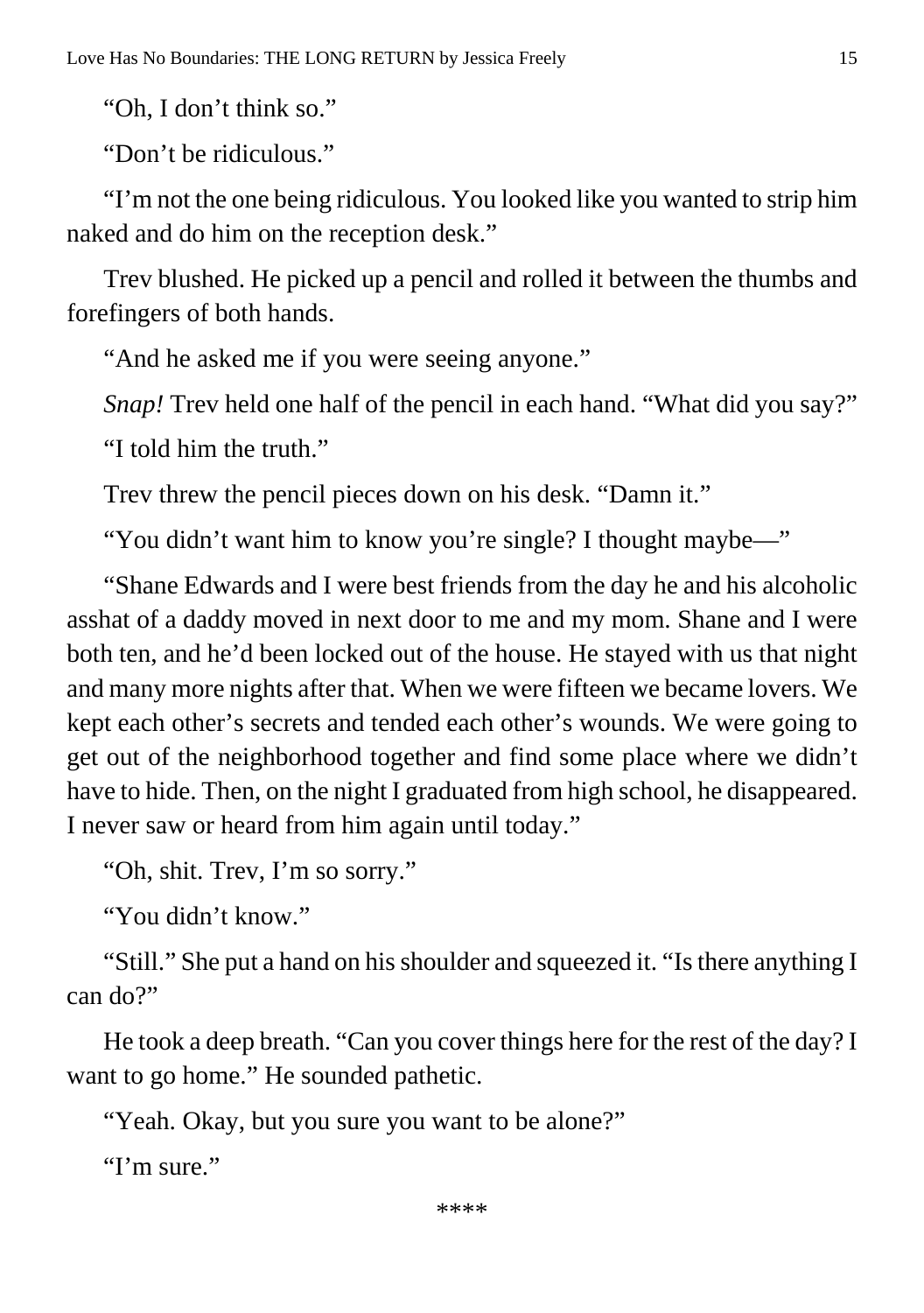Trev lay on the couch in his underwear, watching old reruns and working his way through a couple of 40s. He was on his fourth episode of *Deep Space Nine* and his second bottle of Olde English when someone knocked on the door. "Go away," he said.

"Trev. It's me," said Shane.

Fuck. "Go away."

"Let me in. I need to talk to you."

Now he needs to talk. "Why now?"

"I'll explain, just let me in."

"No."

"I'm not going away, Trev." He pounded on the door again.

Trev lay back on the couch and closed his eyes. The pounding continued. This was what he got for staying on in his childhood home after his mom moved to Tampa. Maybe if he finished his beer he'd pass out and wouldn't hear Shane anymore. But a treacherous little voice in his heart said, *"What do you think he wants?"*

With a groan, he got up and opened the door. He didn't greet Shane. He just went back to the couch and sat down. "What do you want?"

"Look, I get that you're mad at me."

Trev started laughing. He took another drink.

Shane eyed the empty bottle and the clothes piled on the floor. "This your usual mode these days?"

"None of your business." Trev stood up. He advanced on Shane. "Who the fuck do you think you are coming into my house and criticizing me?"

"I'm just concerned, is all."

"That's hilarious, coming from you. You ran out on me fifteen years ago without a word. A day hasn't gone by that I haven't wondered and worried about you. Now you're worried about me? Fuck you!"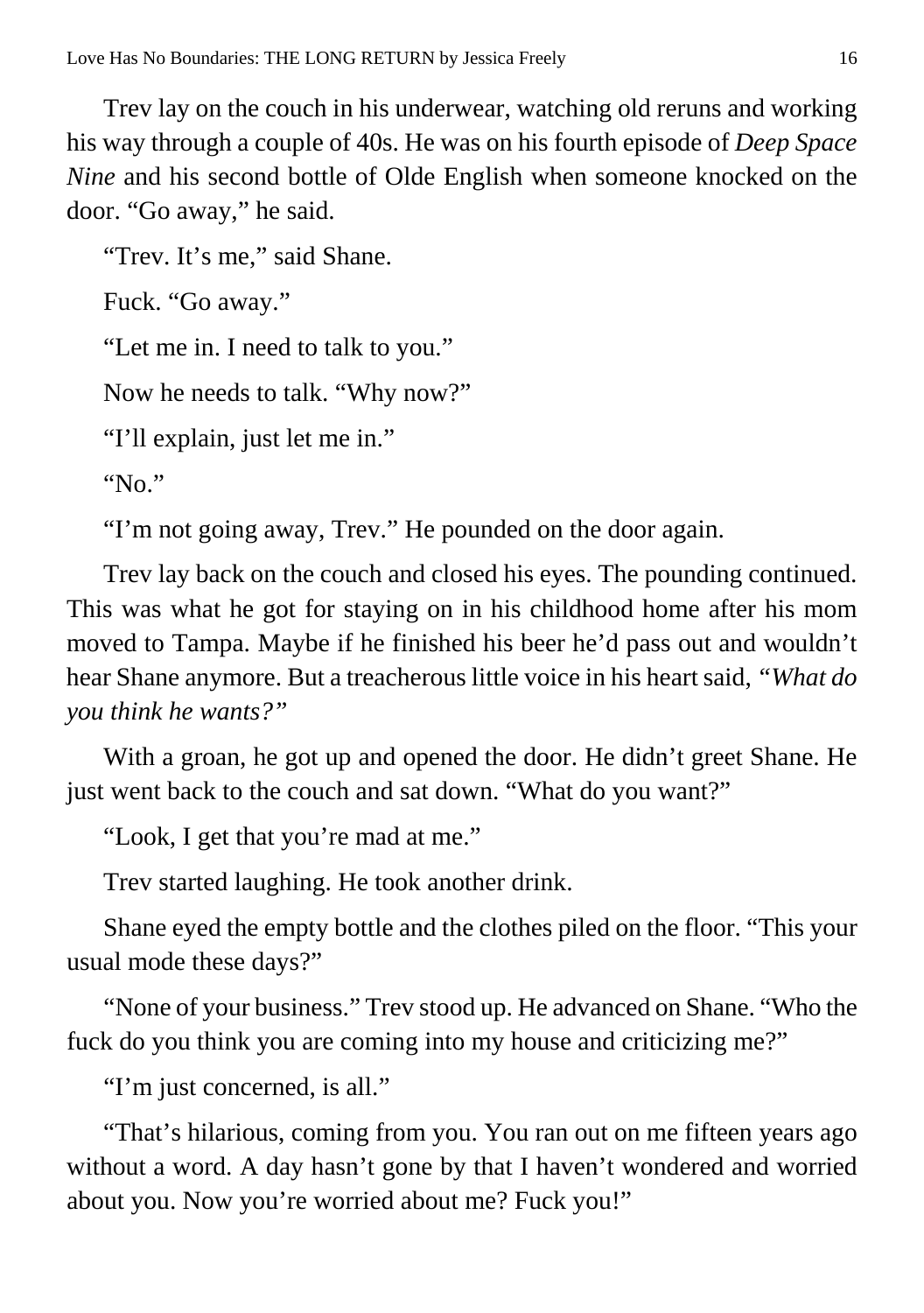"Trev."

"No. Don't 'Trev' me, Shane. I thought we were friends. More than friends."

"We were. We are."

"Oh, hell no. We're not anything now. There is no 'we'. You killed that on graduation night."

"I know, and I'm sorry, believe me. If you knew how many nights I lay awake, regretting what I did. It's been..." He sighed. "I miss you, Trev."

"No. You're not sorry. You don't miss me. And you don't get to be the one hurt by this. I am. You hurt me, Shane." Great, now he was crying. He picked up a bottle for another swig. It was the empty one. He threw it.

It hit the wall and shattered.

"Hey, take it easy, man." Shane grabbed him by the arms and pulled him close.

Trev fought him, but Shane always had been stronger. He put his arms around Trev and held him close. Even after all this time, his embrace was familiar. His smell, the shape of him—more filled out than he'd been at seventeen yet still unmistakably, uniquely, Shane. A thousand memories from their childhood and teen years flooded in on him.

Trev sobbed against Shane's shoulder. This had to be the ultimate humiliation. It was bad enough Shane had left him. He had to come back and find him like this. "You fucker."

Shane stroked Trev's back and rocked him. "I know."

The warmth and comfort of Shane's embrace overwhelmed Trev's anger. By degrees, he relaxed. Soon, he began to notice how good Shane's body felt against his—firm and muscular. Trev's cock twitched. He should push Shane away. He should make him leave.

But he didn't want to.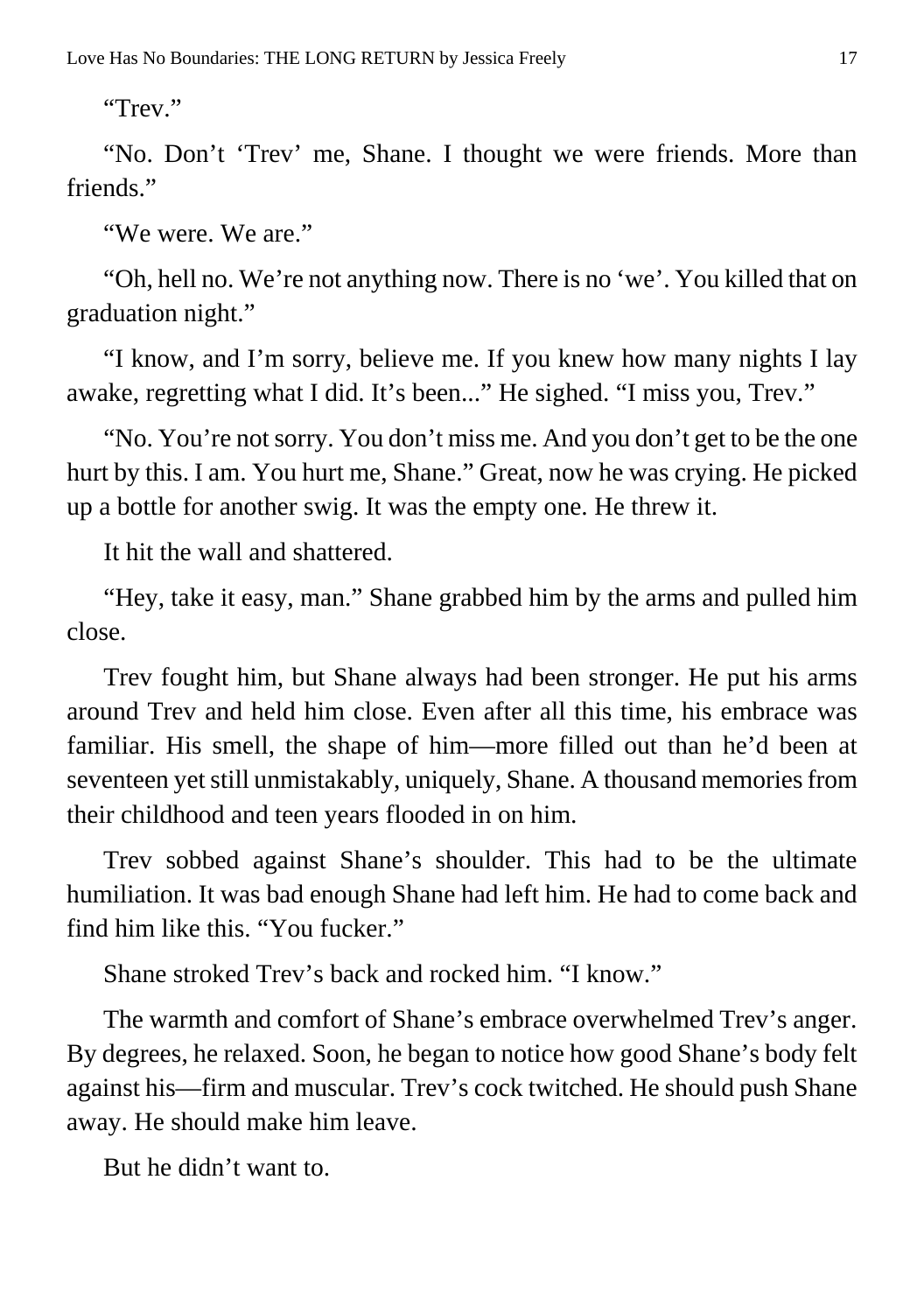He lifted his head and looked Shane in the eyes. Their faces were inches apart. God, those eyes. That mouth. Trev's cock hardened. He leaned closer, pressing his lips to Shane's.

Shane kissed him back, parting those voluptuous lips and drinking in Trev's pain and horniness.

He lost himself in the sweetness of the moment. His head spun. The room tilted around him. He wanted Shane. Now. He wrapped his arms around Shane's neck. He pressed his erection into Shane and began to flex his hips, dragging his hard cock back and forth.

Shane gripped Trev's arms and pulled free from his embrace. He took a step back. "No. Not like this."

"What? Why not? We're both adults." He looked down at Shane's hard-on tenting the front of his jeans. "You want it. I want it. Why shouldn't we?"

"Because you're drunk."

"So what? Here." Trev picked up the remaining bottle of Olde English. About three inches of malt liquor swirled around inside. "You can have the rest."

Shane just shook his head.

"Oh, so now you're too good to drink with me? Your old friend from the East Side? You're all fancy and you can't be associating with me anymore? Then why the fuck did you come here, Shane? Why did you come back?"

Shane ran one hand over his head. "I wanted to see you again. I wanted to try and make up for what I did and see if we could—" He let out a breath. "I wanted to help. But all I've done is hurt you more. This was a mistake. I'm sorry."

He left, and the world made sense again. Lonely walls echoed back the silence of fifteen years. Empty arms vibrated with the same hollow feeling they'd wrapped around for fifteen impossibly long years. Yeah, the world made sense. Trev lay back on the couch and finished his beer.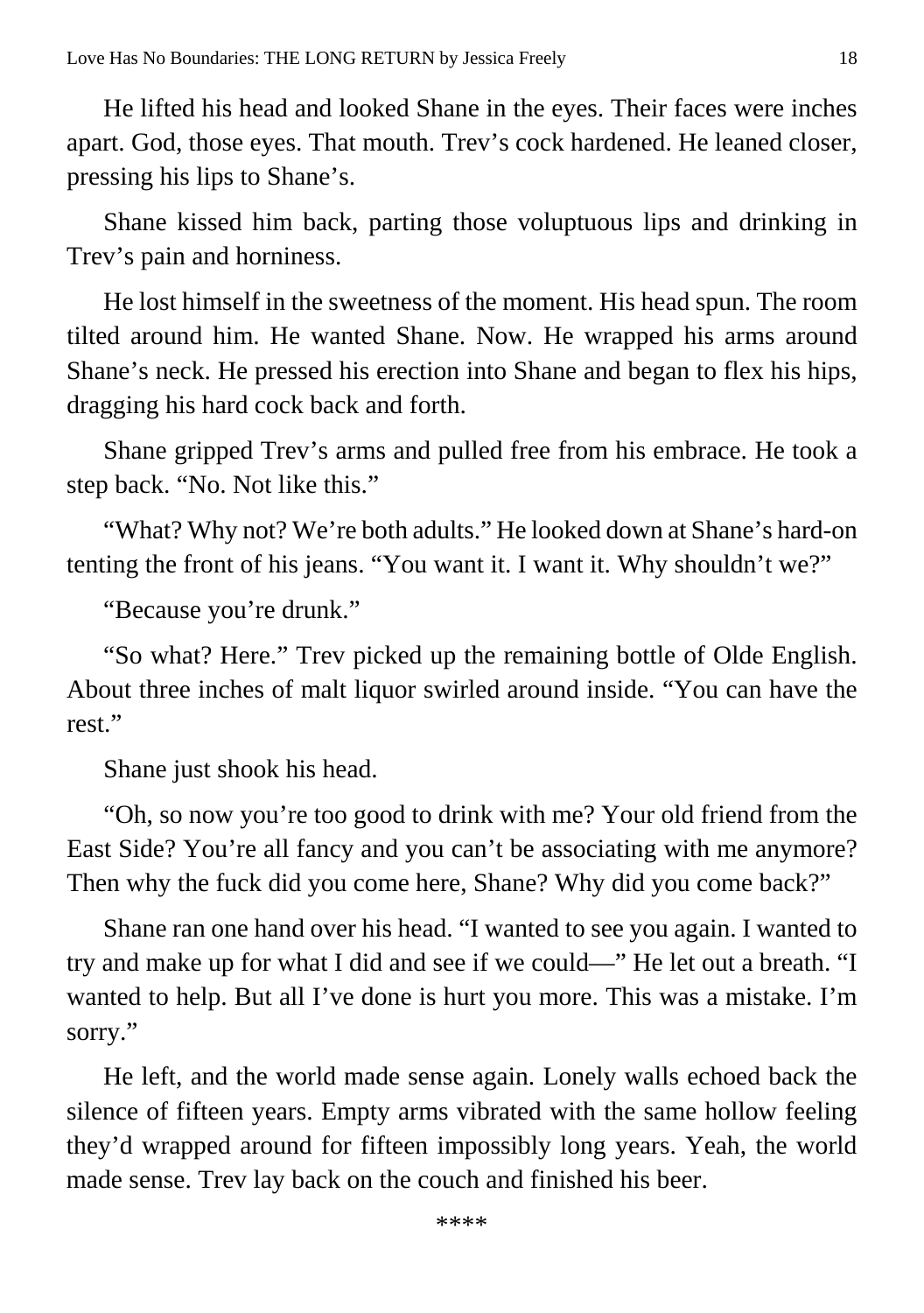Trev slept through most of Sunday and spent the rest of it trying to dispel the lingering effects of his drunk. By Monday morning he felt better, but there were still shadows under his eyes. All he could hope was that the Community Initiative Coalition people would chalk them up to hard work.

Thoughts of Shane still skulked at the back of his mind. Had he gone for good again? Did Trev want him to?

When he got to the center, Carlotta met him at the door. "Shane Edwards has been calling. He left his cell number and his hotel information. He wants you to call him back as soon as possible."

So, not gone forever. Not yet. That was good. Trev didn't want it to end in a drunken fight. He wasn't sure how he wanted it to end, but not like that.

What if he *could* forgive Shane? What if they did get back together again? The memory of Shane's body against his brought a rush of heat to his face. "I don't have time for that right now. When are the CIC people due?"

"In a half an hour"

"We have to set up the lunch room."

\*\*\*\*

By the time they'd pushed tables together and set up the PowerPoint presentation, it was almost time for the meeting. Trev put on a fresh pot of coffee, and Carlotta set out some plastic bowls and filled them with peanuts and M&Ms. "One of us should go wait at the front desk in case they're early," she said.

"You go. I want to look over my notes one last time."

She was back two minutes later, looking like she'd just met a ghost. "They're here."

"Everything okay?"

She opened her mouth to answer. Before she could say a word, Shane entered. Two other men followed him.

Trev stood up.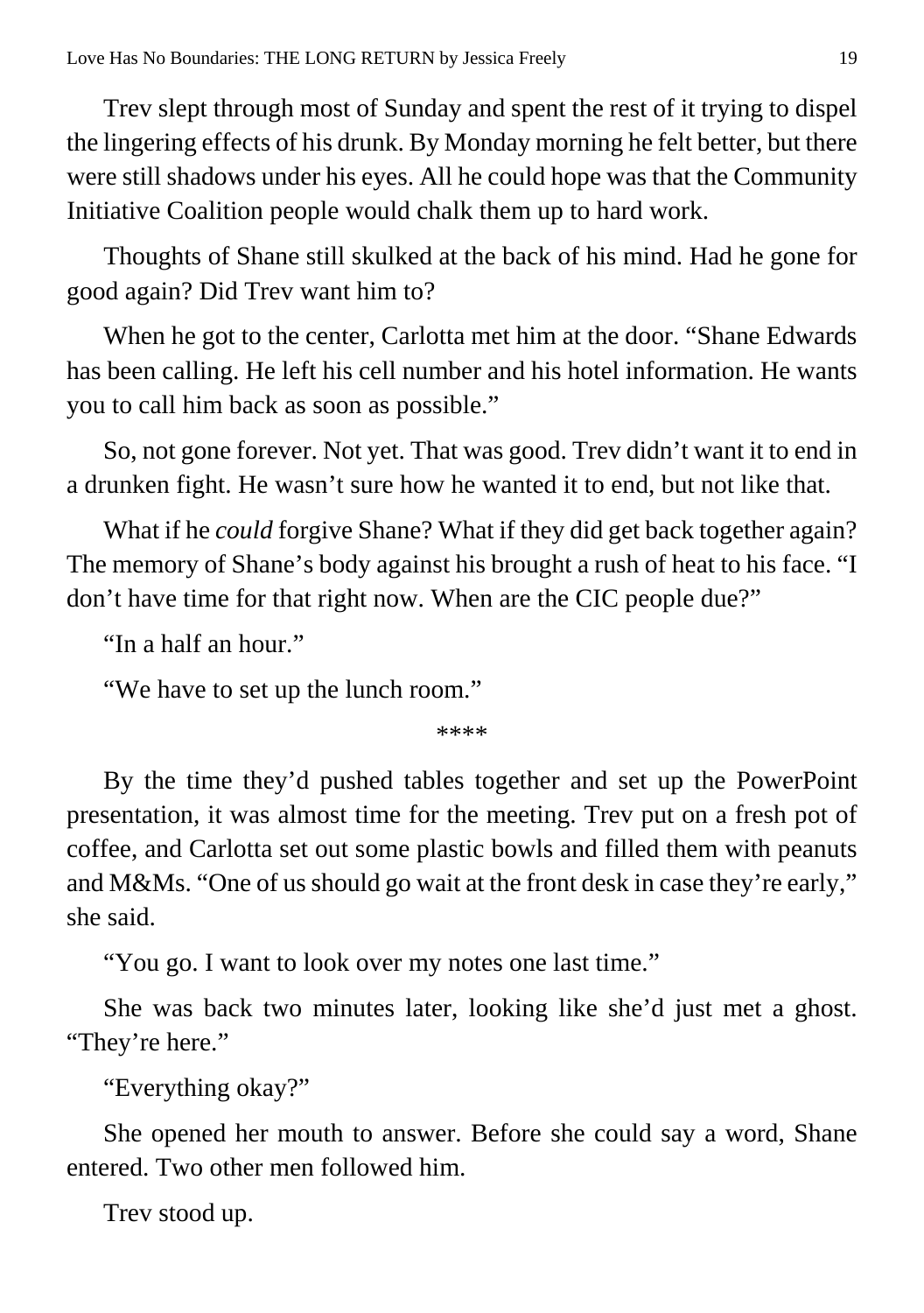Shane held his hands out. "I tried to call."

"I don't understand," said Trev. He looked from Shane to Carlotta to the other two men, one a white guy in histwenties and the other a black man in his fifties.

"This is the CIC project manager, Tony Gregson." Carlotta indicated the older black man. "And this is Mike Peters, the financial analyst."

"And I'm the president of CIC," said Shane, stepping forward and holding out his hand.

Trev took Shane's hand and they shook. Part of him watched the scene as if from afar. Shane was the president of CIC? That was the company he owned? "I..."

Carlotta said, "This is our director, Trevor Davis. We're so pleased to have you all here. Now, if you gentlemen will be seated, we've prepared a PowerPoint presentation. Can I get anyone a coffee before we get started?"

Thank God for Carlotta. As the graphs and charts of the Delany Center's financial status and mission implementation flashed on the screen at the front of the room, Trev fought to get his bearings. What in the hell was Shane trying to do? Was the man putting Trev off balance on purpose? Why?

Carlotta wrapped up the presentation by pitching the expansion plan they'd been working on for the past several months. "With CIC's involvement, we could open two or three more centers in the city and thereby expand our outreach to cover most of the youth LGBT population in Detroit. Such a program is ambitious, and would require a significant commitment from CIC. My question is, just how much is CIC willing to invest in us?"

It was a bold move, essentially demanding that CIC step up with a major investment in time and money. Trev reminded himself there was more at stake here than two hearts that had been broken years ago.

Shane said, "I think we can budget enough for three more centers to be phased in over a period of three years: one in Midtown, another in Palmer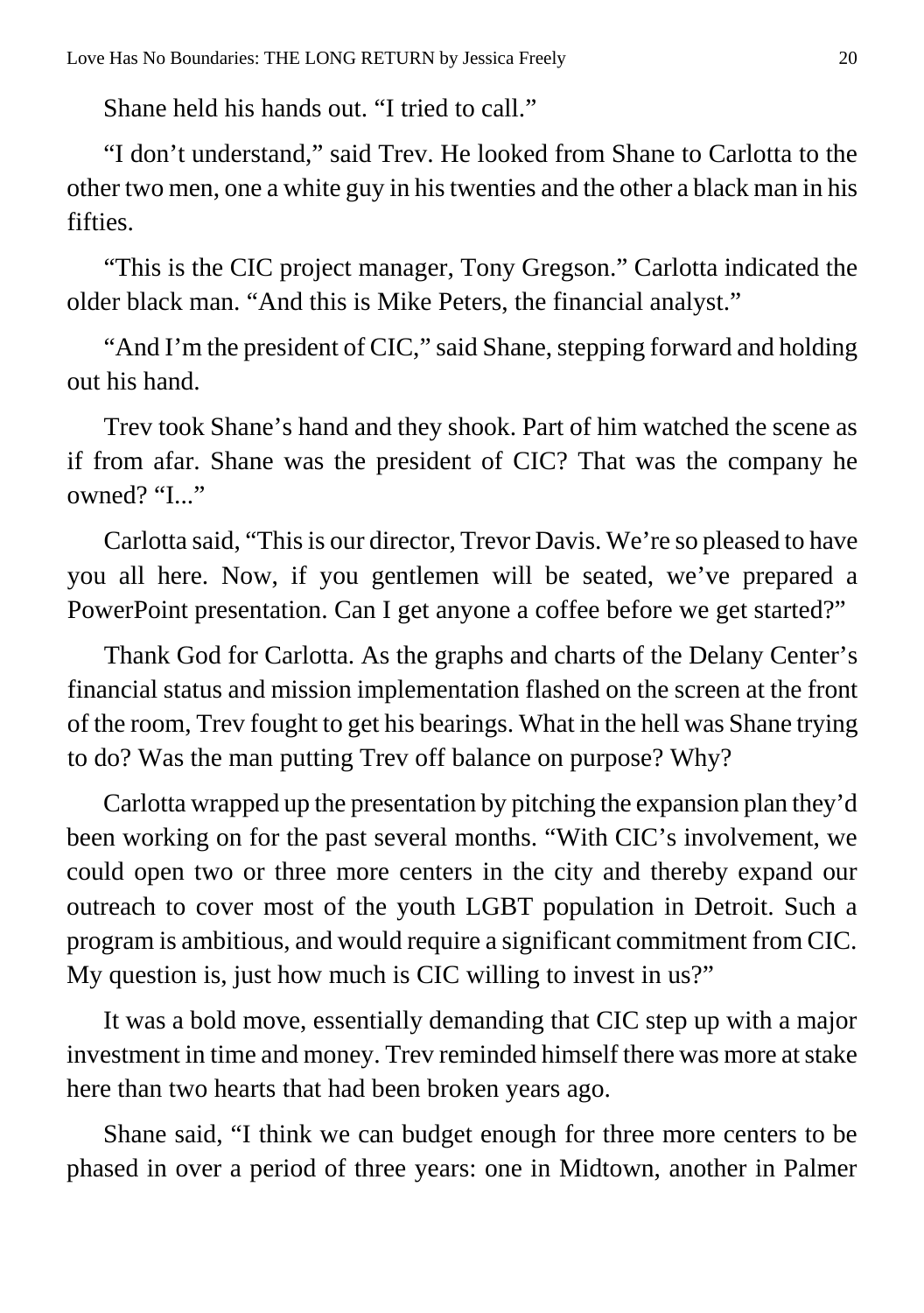Park, and another on the East Side. That would offer good coverage and give your organization time to grow."

That was exactly the approach Trev and Carlotta had arrived at asthe most sustainable and effective.

"We do have a question about your financials," said Peters. "Going over the information you've provided us, it appears the center's current operating costs exceed its funding from state and federal grants. The extra support has come from a small private charity."

At last, Trev found his voice. "The Mathis Foundation, yes."

"If I may say so, they've been extremely generous to you."

"We have been blessed."

"And you've spent the money wisely, but I did a little research and I was unable to find any information on the foundation. No website, nothing."

Shane jumped in. "I don't think that's something we have to worry about in this case."

Peters turned to him. "These donations constitute over half of the center's operating budget. If they suddenly go away, the center's entire mission will be jeopardized."

Funny. Shane looked like he wanted to stuff a handful of M&Ms in Peters's mouth just to get him to shut up. What was that about? "I'm familiar with the foundation in question."

"You are?" said Trev.

"It's backed by a very private benefactor, and it's not going away any time soon."

Okay. Interesting. How did Shane know that? Still, he'd provided an opportunity to move this conversation away from the subject, and Trev wasn't about to waste it. "With CIC's involvement, we won't be as dependent on donations. Perhaps, with the slow growth plan on the table, we can wean off of them by forming new partnerships with area businesses."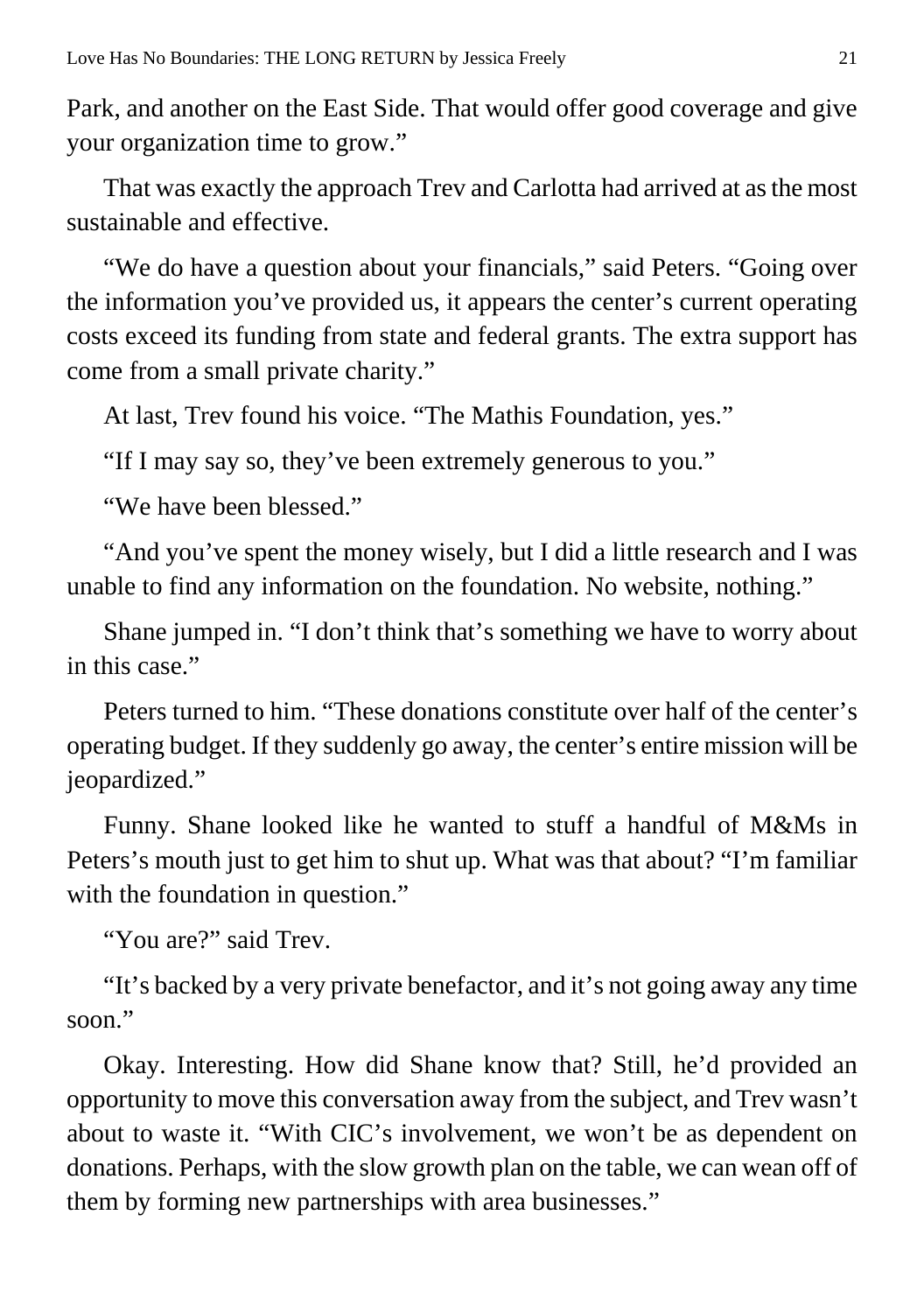"Yes," said Shane. "We can examine that aspect in more detail later, but I think we can all agree that the Delany Center has a proven track record of responsible spending and that this current plan, with the adjustments I've suggested, is a sustainable one. I think we have what we need to move forward." He looked at Peters, who nodded.

The meeting wrapped up, and everyone stood to leave. "Trev," said Shane. "Can you hang on a minute? I'd really like to talk to you."

Part of Trev just wanted to walk away, but he couldn't do that. He had a responsibility to the gay youth of Detroit. Shane Edwards might be heartbreak on two legs, but he was also the president of CIC. Trev didn't have to like his secretive ways, he just had to work with the man.

And, if he were completely honest with himself, he wanted an explanation for Shane's disappearance all those years ago. Maybe getting to the bottom of that would help clear the air between them. "Okay," he said. "Let's get lunch. You still like barbeque?"

The look on Shane's face told Trev he'd surprised the man. "Yeah."

"Come on, then. I'll drive." He took Shane to Slow's, an upscale barbeque place which, for all its trendiness, served some of the best ribs he'd ever had.

"Fancy," said Shane.

"Yeah, it's a far cry from Bobbie Joe's Grits 'n' Things, but I think you'll like the food."

They got a seat in a booth, ordered, and ate.

Shane devoured his pulled pork sandwich and mopped up the extra sauce with a slice of bread. "Listen, I'm sorry about this morning. I didn't mean to blindside you."

"That's why you were calling." Trev added his last rib bone to the others piled on his plate.

"Yes."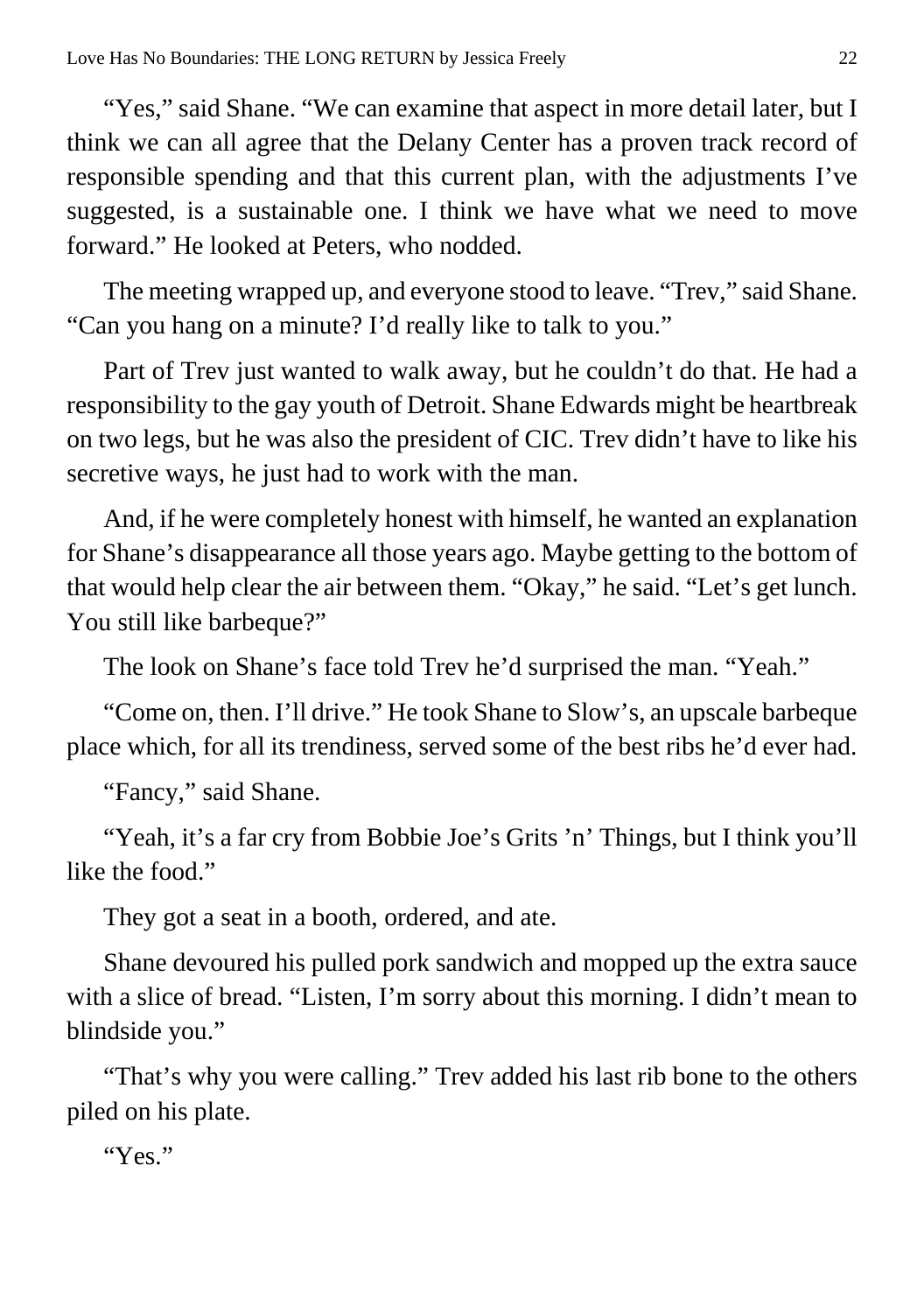"And it's not like I gave you much opportunity to explain on Saturday." He blushed at the memory of how he'd acted. "You must think me ungrateful."

"What?"

"The way I've been behaving. Seeing you again stirred up a lot of memories. My reaction on Saturday was off base, but now that I know you're here in a strictly professional capacity, nothing like that will ever happen again."

"Trev."

"I appreciate what you're doing for the center. And I'm proud of the way you've made something of yourself and are giving back to our community. Really. You've moved on, and so will I."

"Trev"

"Whatever was between us back in the day is over. It won't be an obstacle to our working together. Of course, if you'd prefer, Carlotta can take point with CIC. That way we won't have to—"

"Trev. Stop. Please. Listen to me. I could have told you about CIC right when I walked into the center on Saturday. I didn't."

That was true. "So why didn't you?"

"Because..." Shane looked down and fiddled with his fork. "I knew how unlikely it was you'd still have feelings for me, but I needed to find out for sure. I didn't want CIC confusing the issue if there was even the slightest chance you might take me back."

An invisible hand squeezed Trev's heart. Was he hearing this right? "You want to get together again?"

Shane pinned him with his gaze. "Yes."

"Why? I mean, after all this time..."

"Because, in all this time, I've never wanted anyone except you."

An ache arose in Trev's chest, at once so painful and so sweet he could hardly stand it. He tried to regain his bearings. "But... CIC..."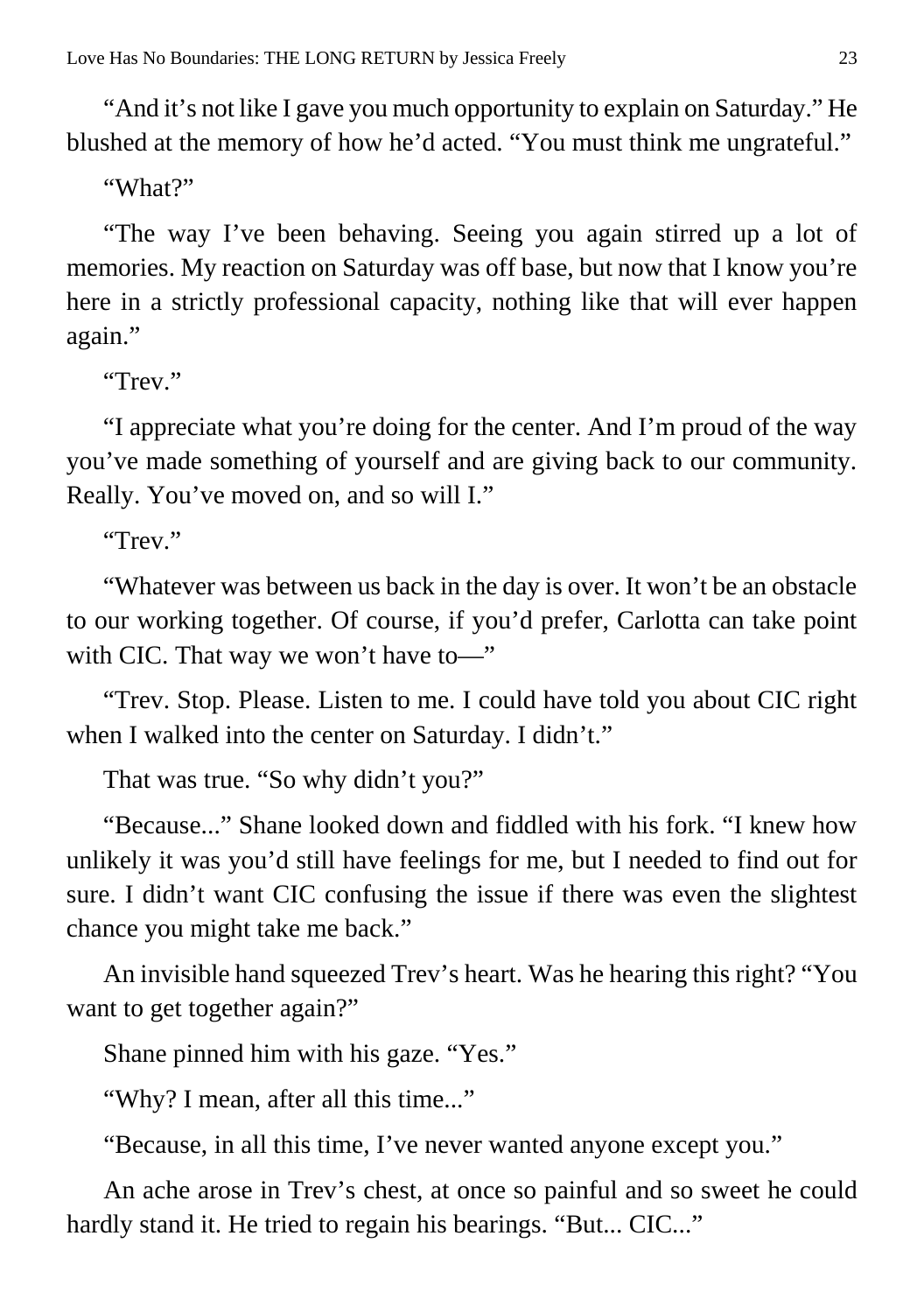"Forget CIC for a minute, will you?"

"I can't. Those kids are depending on me."

"I promise, whatever happens between us won't affect CIC's involvement with the center. We'll use go-betweens if we have to, just like you said. One way or another, I'm helping—CIC's helping Delany and that's final."

"I don't know what to say."

"Then hear me out, please. First of all, and I should have said this the minute I saw you on Saturday, I'm sorry for leaving you."

Trev's head spun. "Sorry?"

"Yes. More than words can say."

Wasn't this what he'd been waiting to hear for the past fifteen years? "Wwhy did you do it?"

Shane ran a hand over his head and looked down. "Because I knew I wasn't good enough for you."

"What?"

"You were smart. You stayed in school and got good grades. You had that scholarship. You were going places."

"So?"

"The only place I was going was juvie or an early death, probably both."

"No. You were coming with me, remember? You were going to get your GED and apply for financial aid and we were going to—"

"That was your plan, Trev. If you'll recall, I never opened a single one of those books you gave me."

"But—"

"I should have at least tried. It just seemed impossible. And I could see the way everyone watched us. People suspected we were queer for each other. Especially your mom."

"Yeah. She's still not all that comfortable with my orientation."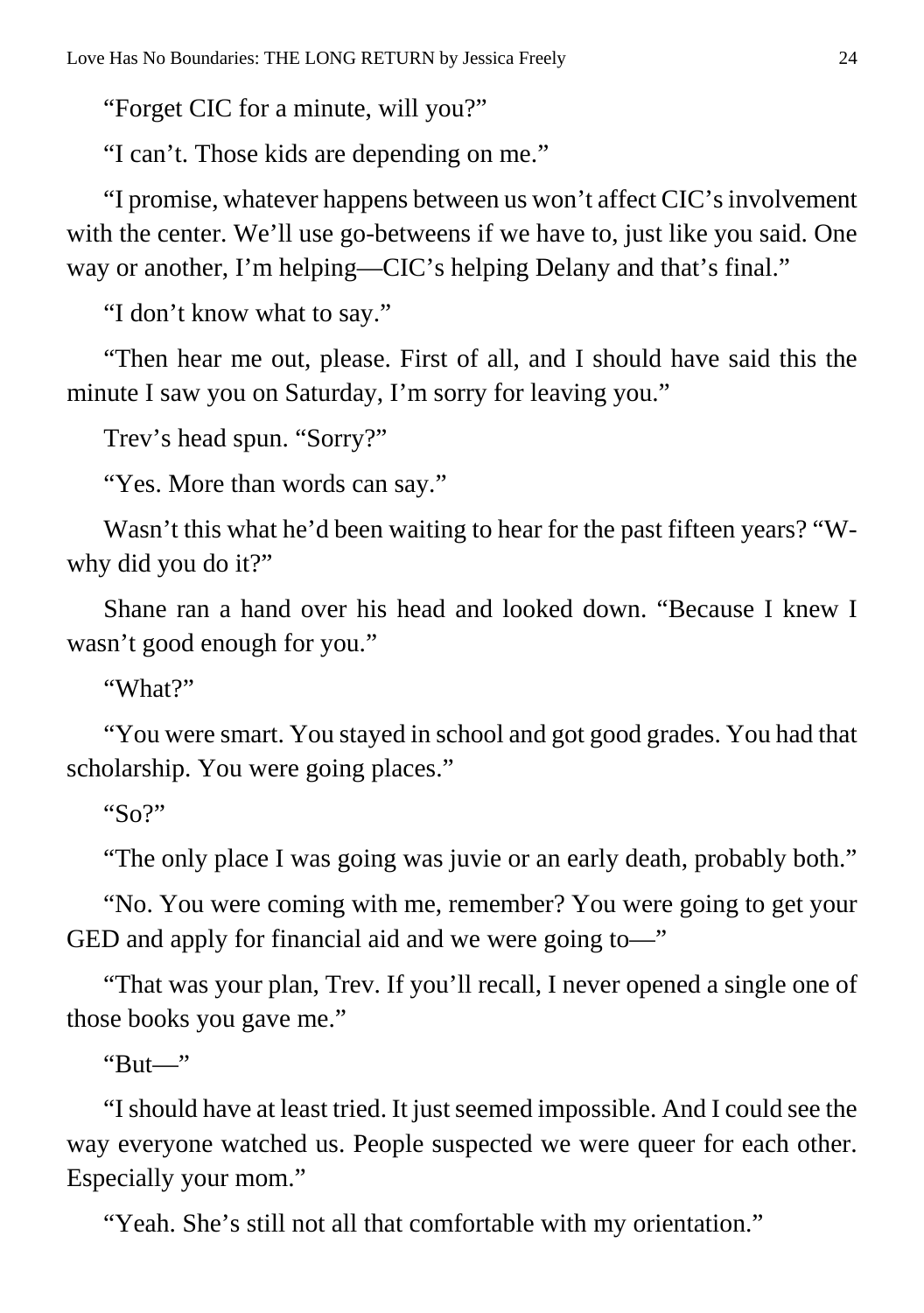"Well, she sure as hell wasn't comfortable with it back then. I can remember the looks she'd give me." He shuddered.

"You always said you didn't care what people thought."

Shane shrugged. "Bravado."

Trev just looked at him.

"It was all I had in those days, Trev. I can't tell you how many times I've cursed that stupid pride of mine, but honestly? I'm not sure I'd have survived without it."

Trev leaned forward, bracing his hands on the table. "That was for everyone else, Shane. Not me. Never for me."

"You're right. And the judgments of others wouldn't have made me leave you. Not if I thought for one second I was worthy of you. But I knew I wasn't."

"That was for me to decide, not you. You should have talked to me."

"You never would have abandoned me. I knew that. You'd have stuck by me and let me drag you down with me. I couldn't stand the thought of that."

"It never occurred to you that we could both make something of ourselves?"

"No. It didn't. Not then. It took me a long time to realize it was even a possibility for me."

"So your answer was to disappear without even saying goodbye? Do you have any idea what that was like for me?"

"I know. It was terrible. I don't know what more to say except that I was seventeen and I'm really sorry."

Trev stared at Shane, seeing in him his seventeen-year-old self, cocky and streetwise and secretly hurting. He ached for that boy, but he still wanted to strangle the man sitting in front of him. "Okay. I can see that part. But you should have written me, later, when you wised up. All this time, I didn't know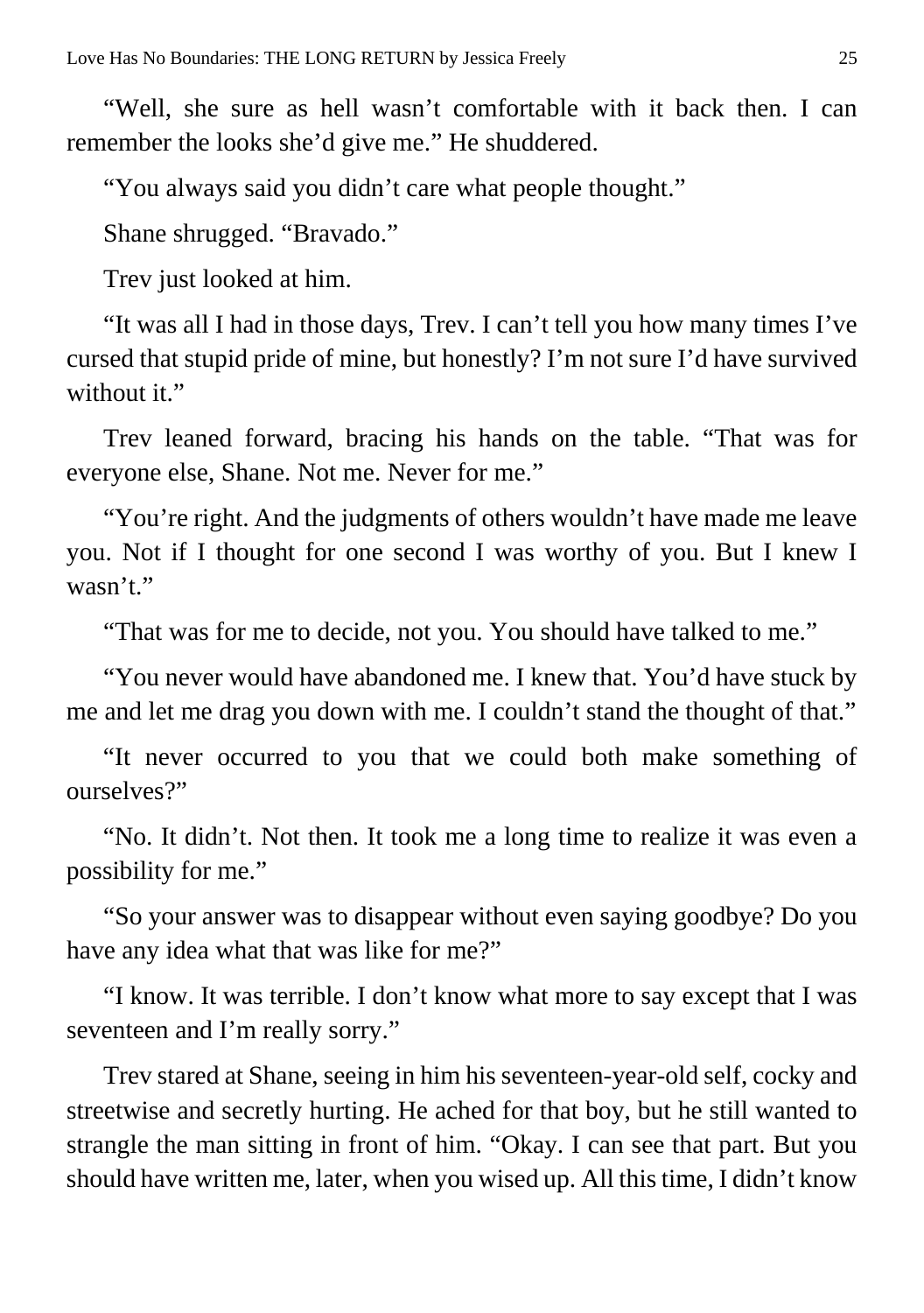why you'd gone, or where. Were you okay or in trouble or alive or dead? Did you still love me or hate me? Had you ever loved me at all?"

"I do love you. I always will."

If only Trev could believe that. If only he could trust Shane. "You've got a fucked up way of showing it."

"I know. I made a mistake."

"It was more than a mistake, Shane. You broke my heart." His chest smarted as if the broken shards were trying to fit themselves back together, only to miss and stab one another instead.

Shane grabbed Trev's hand and gripped it tightly. "And mine. You have no idea. A day hasn't gone by that I haven't thought of you."

Trev tugged his hand back and crossed his arms.

Shane turned his hand palm up. "So many times I wanted to write or call."

"So why didn't you?"

"Because I didn't think I'd be strong enough to stay away if I did."

"And exactly why was staying away so goddamned important?"

"I was ashamed of myself. I wanted to wait until I had more to offer than an apology."

Goddamn Shane's pride. And what about him, pining away all these years? Was there anything more pathetic than that?

Shane caught the look in Trev's eye and flinched. "Look, I left because I felt unworthy. I know it was messed up, but that wasthe path I chose and I had to see it through. I had to be able to look you in the eye when I saw you again."

"If you think fancy clothes and a lot of money are what make a man worthy in my eyes, then you've never known me at all."

"No. I do know that. But what money can do is important, for a lot of people. Just look at the center. You know, when I see the faces of those kids,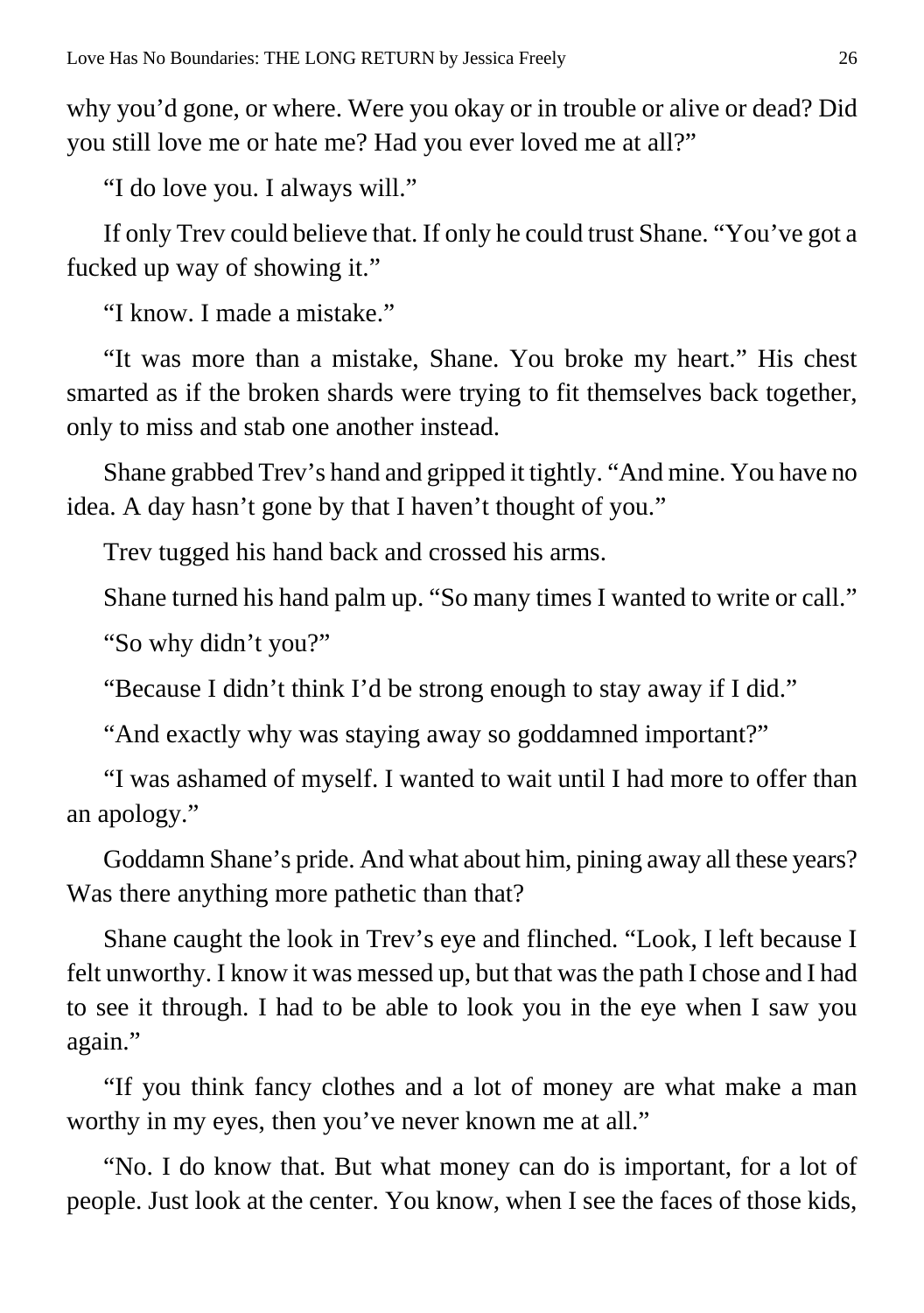it's like I'm looking at us, like I've been given a second chance. I don't know if I can ever make up for how I hurt you, but if I can work with you to give these kids a better chance than we had, then I'll take that and still consider myself fortunate."

Trev took a deep breath and closed his eyes. He almost expected Shane to be gone when he opened them again—vanished like a ghost. But Shane was still there, still watching him with that look in his eyes that took Trev back to that first day in the backyard, all those years ago. "Well, you've given me a lot to think about."

"Okay. I guess I'll take that over 'I never want to see you again.'"

"We will be working together."

"You know what I mean."

Trev stood. "I have your card. I'll call you if..." He trailed off, not sure what to say. *If I forgive you? If I need a late night shag down memory lane? If I decide I can't live without you?*

Shane nodded, and Trev left. He wasn't proud of it, but part of himself took satisfaction in the fact that this time, he was the one walking away.

\*\*\*\*

When Trev got back to the center he found Carlotta, Peters, and Gregson still in the dining room, their heads bent over a folder full of paperwork. Carlotta looked up. "Trev!"

The other two saw him and closed the folder. Peters shoved it back in his briefcase.

"What's up?" asked Trev. "Anything wrong?" He almost welcomed the distraction from his tumultuous thoughts about Shane.

"No," said Peters. "Just dotting all the i's and crossing all the t's." He turned to Carlotta. "I think we're good, then?" He glanced at Trev and back to her. "We all have the information we really need?"

Carlotta raised one eyebrow and tilted her head. "I'll be the judge of that."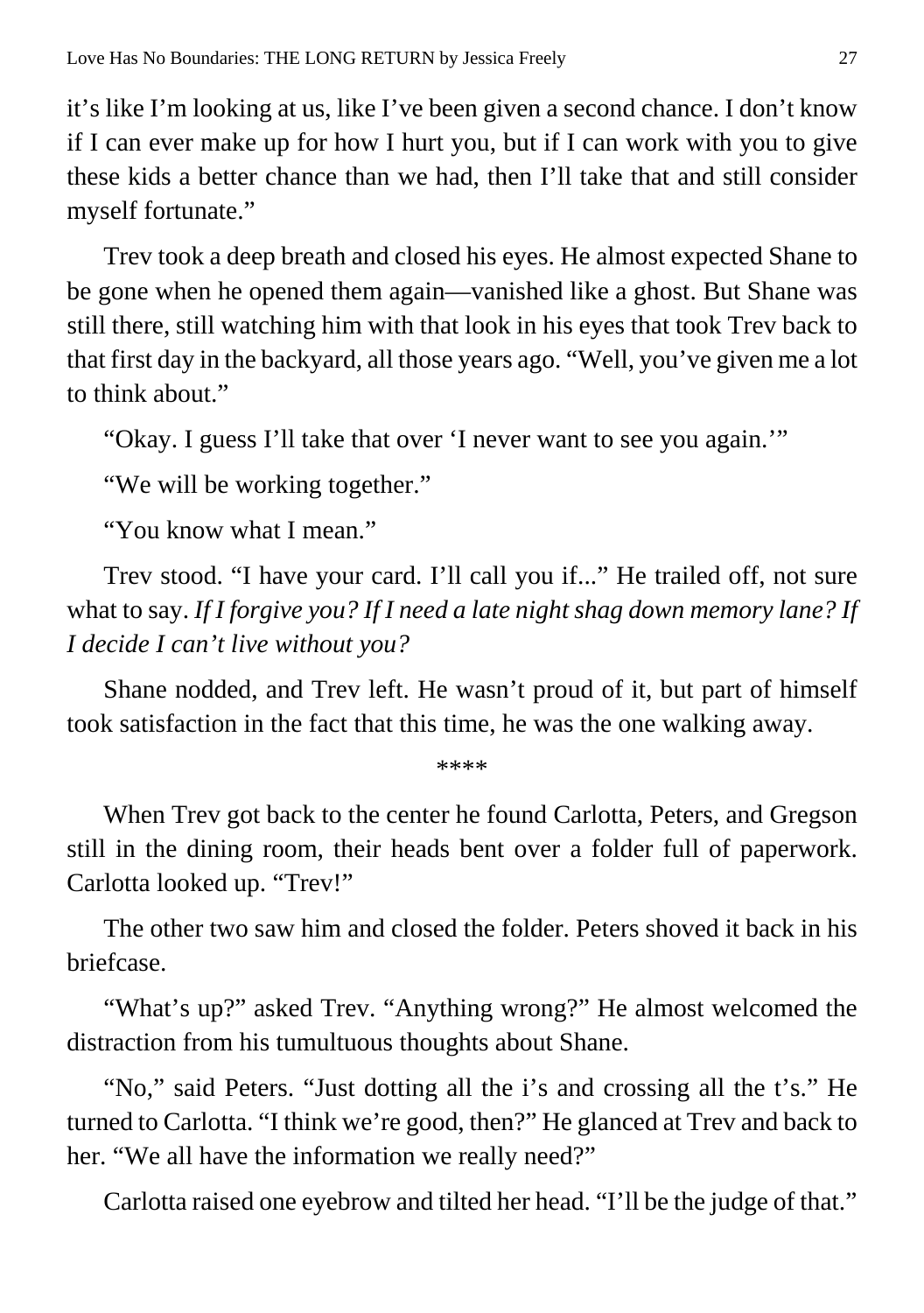Peters opened his mouth and then cut his eyes at Trev again. He sighed. "Very well." He and Gregson left.

"What in the hell was that about?" asked Trev.

Carlotta grabbed him by the arm and ushered him into his office. She shut the door behind her. She stood with her back to it, grinning.

"What?"

"Sit down"

"You're freaking me out."

"It's the Mathis Foundation. We figured out who it really is."

"What? You and Peters and Gregson?"

She nodded. "We didn't mean to. We were looking at the pattern of the donations over time and Peters let slip that the timing and amounts matched CIC's donations to the East Side Project."

"Okay, well, that's an odd coincidence, but—"

"It's not a coincidence. I did some checking on both East Side and Mathis and their inflows and outflows match up exactly."

"You mean—"

"One hundred percent of the East Side Project's inflow comes from CIC, and one hundred percent of the Mathis Foundation's outflow comes to us."

Trev's pulse quickened. "CIC isfunding the East Side Project and the East Side Project is funding the Mathis Foundation."

"Who's funding us."

"And Shane's behind it all?"

"Who else?"

Trev sat back in his chair. "Wow. All this time he's been supporting the center. Hey, wait, those donations from the Mathis Foundation go back five years. CIC's only been around for three."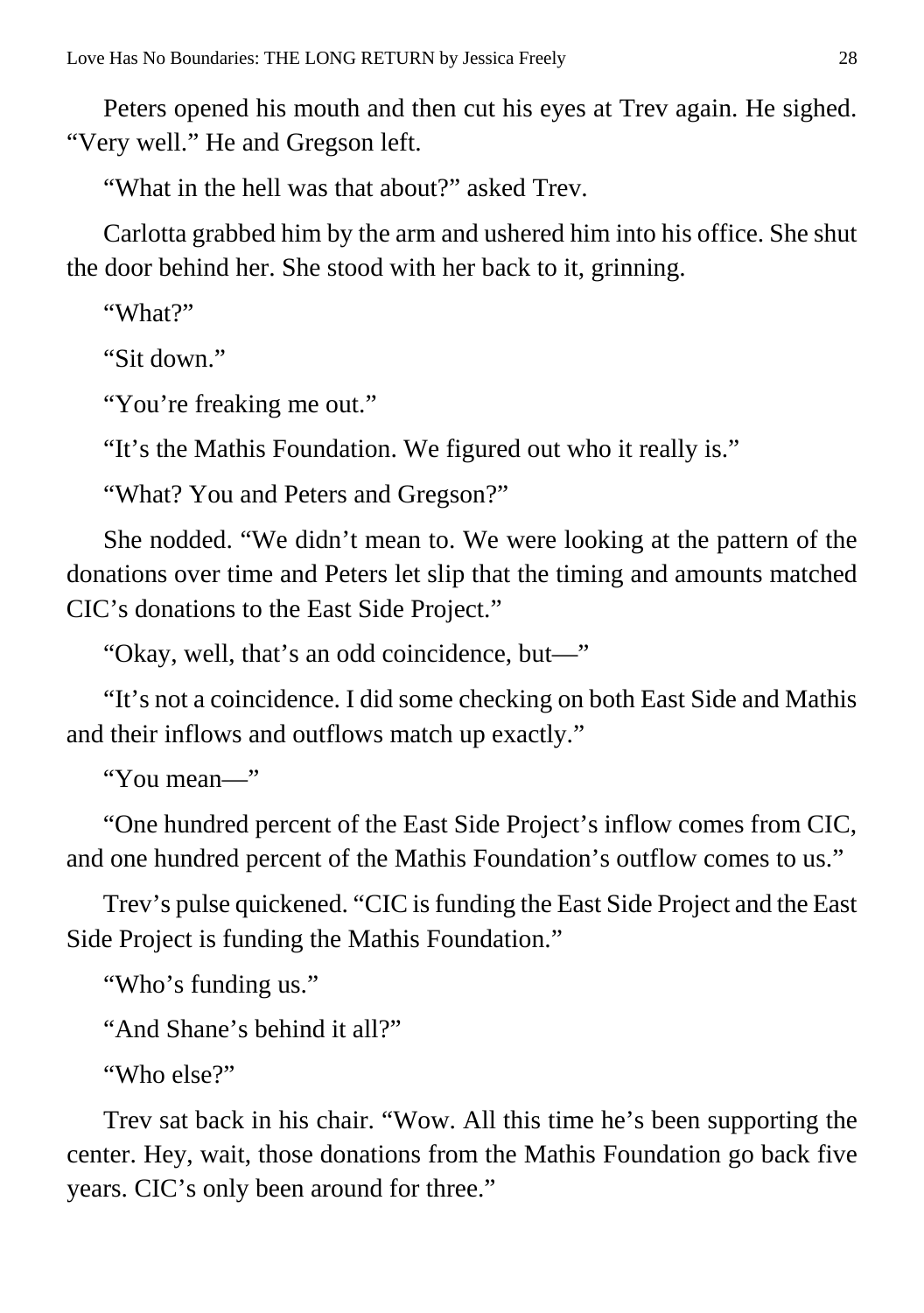Carlotta shrugged.

"You think it was still him?"

"Probably."

"How in the hell did he afford it before CIC?"

"I don't know."

Shane still wasn't being honest with him. He was still hiding things. "Damn it!"

"I thought you'd be happy."

"I don't know what I am."

"How was your lunch?"

"Confusing."

"Oh."

"He wants me to forgive him."

"Can't you?"

"I don't know. Maybe. Yes, of course. But that's not all. He wants to get back together again. He says he still loves me."

Her face lit up. "That's wonderful!"

"It is?" Why didn't it feel wonderful? Why did it feel like he was slowly being torn in half?

"Of course, Trev. I mean, obviously you're still in love with him, so—"

*Oh God.* "Obviously?"

She nodded.

Trev sighed. His whole body felt heavy, like he was stuffed with wet rags. "He's still not being honest. How can I trust him?"

"You can trust him to fund the center."

"That's true."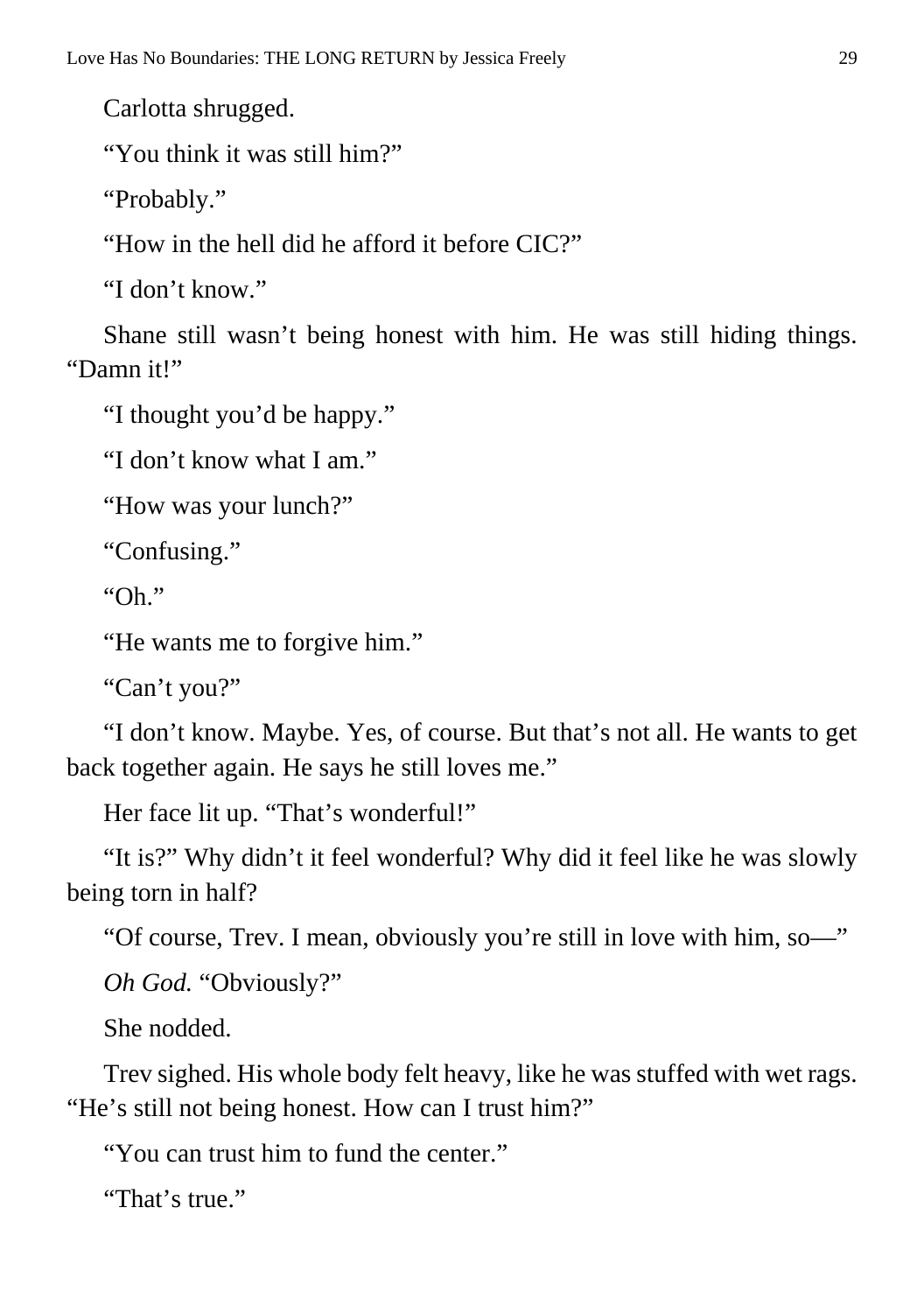Carlotta leaned forward. "All this time he's been funneling money to us. He cares about the center and about you. I think you both deserve the chance to work this out."

She was right. Was he just being a coward? No. "There's still something he's not telling me. I need to know what it is."

"He's in room 607 at the Westin," she said.

Trev took a deep breath. "Right."

\*\*\*\*

Trev knocked on the door of Shane'sroom. "Open up, Shane, I need to talk to you."

The door opened and Shane stood there, still in his dress pants and shirt but without the jacket or tie. "Come in." His face looked puffy. Had he been napping?

The room was tidy but the bedspread was rumpled, like Shane had been lying on it. His shoes lay in the middle of the room, one of them on its side. Shane picked them up and put them in the closet. He hung his head the way he always did when he was upset. "I didn't expect to see you again so soon."

Trev sat down on the couch and took a closer look at Shane. The puffiness was mostly around his nose and eyes. Had he been crying?

"Can I get you anything?" Shane said with all the enthusiasm of a condemned man. "There's the mini bar, or I could call room service."

"No, thank you."

Shane took a seat in the swivel chair and turned to Trev as if facing his executioner. "What can I do for you?"

Trev fought the impulse to comfort Shane. He was in the right, damn it. Why should he feel bad? "You can be honest with me. Completely honest this time."

Shane drew his brows together. His gaze flickered over Trev. "I don't know what—"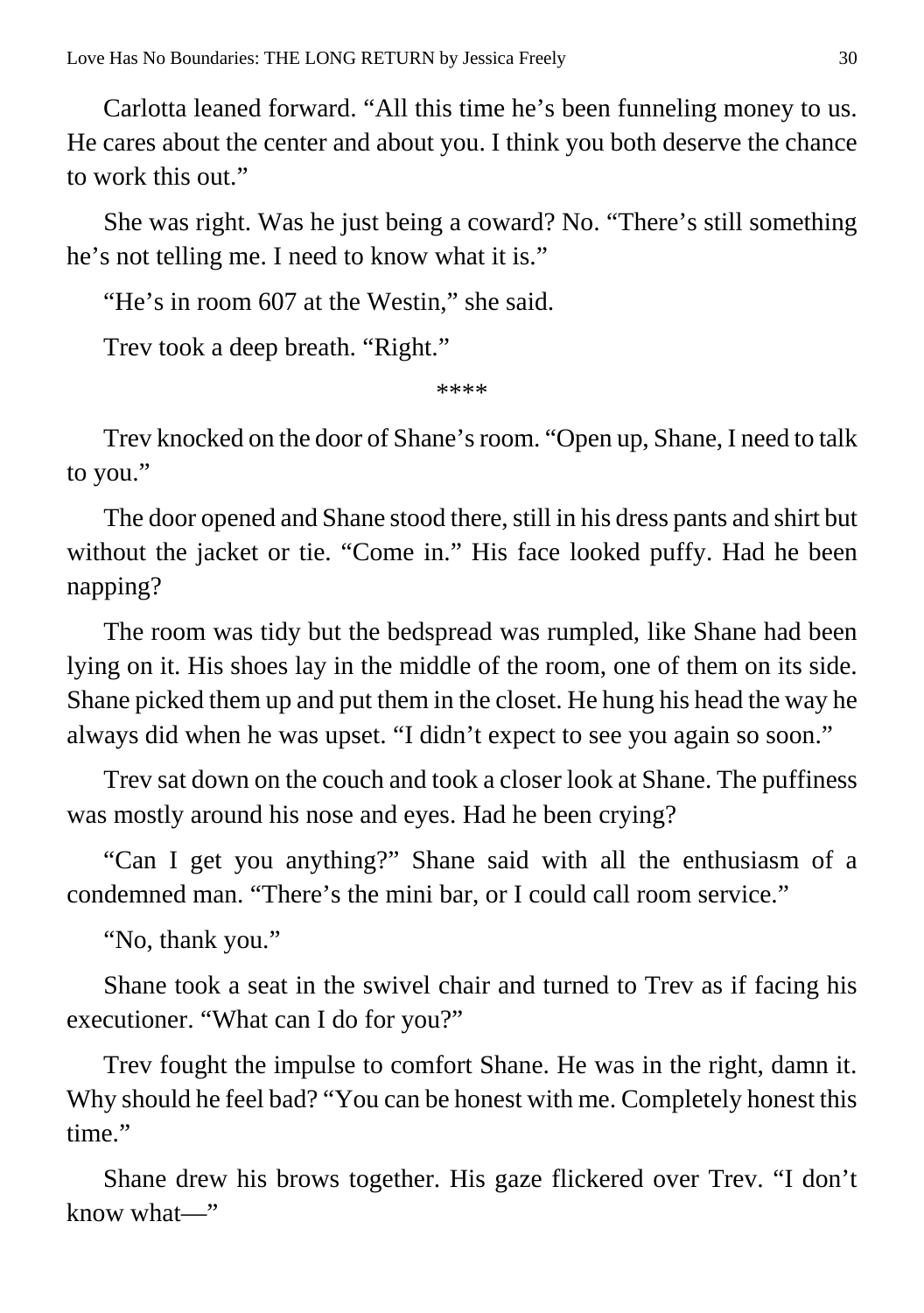"The East Side Project."

Shane's nostrils flared and he stood. He turned away from Shane and looked out the window.

"The Mathis Foundation is you. It's been you all this time. Nice one, naming it after the famous closeted musician."

Shane clenched his fists. "How did you find out?"

"Don't bother about that now. Though I should have known. You always did have a soft spot for that old school music. The point is, you haven't been honest with me. You're still hiding things."

"I didn't want you to know the money was from me."

"Why?"

"Because by then I knew I was never going to get over you. I knew one day I'd come back, even though I had no right to expect you'd still be single, or that you'd want me even if you were. If there was a chance for us, I didn't want the CIC money to be part of the equation."

"But you were funding the center two years before you even formed CIC."

Shane stared at him, his mouth open.

Trev pushed on. "You say you want to be a part of my life again."

"Yes." For the first time since he'd opened the door, a glimmer of hope brightened Shane's eyes.

It awoke a similar spark in Trev. One he tried to ignore. "And you want me to forgive you."

"More than anything."

Trev forced himself to hold the line even though all he really wanted to do was hold Shane. "I want the same things you do. I want to forgive you, but I can't do that unless you're completely honest with me. I need to know everything that happened the night you left, and everything that happened afterwards."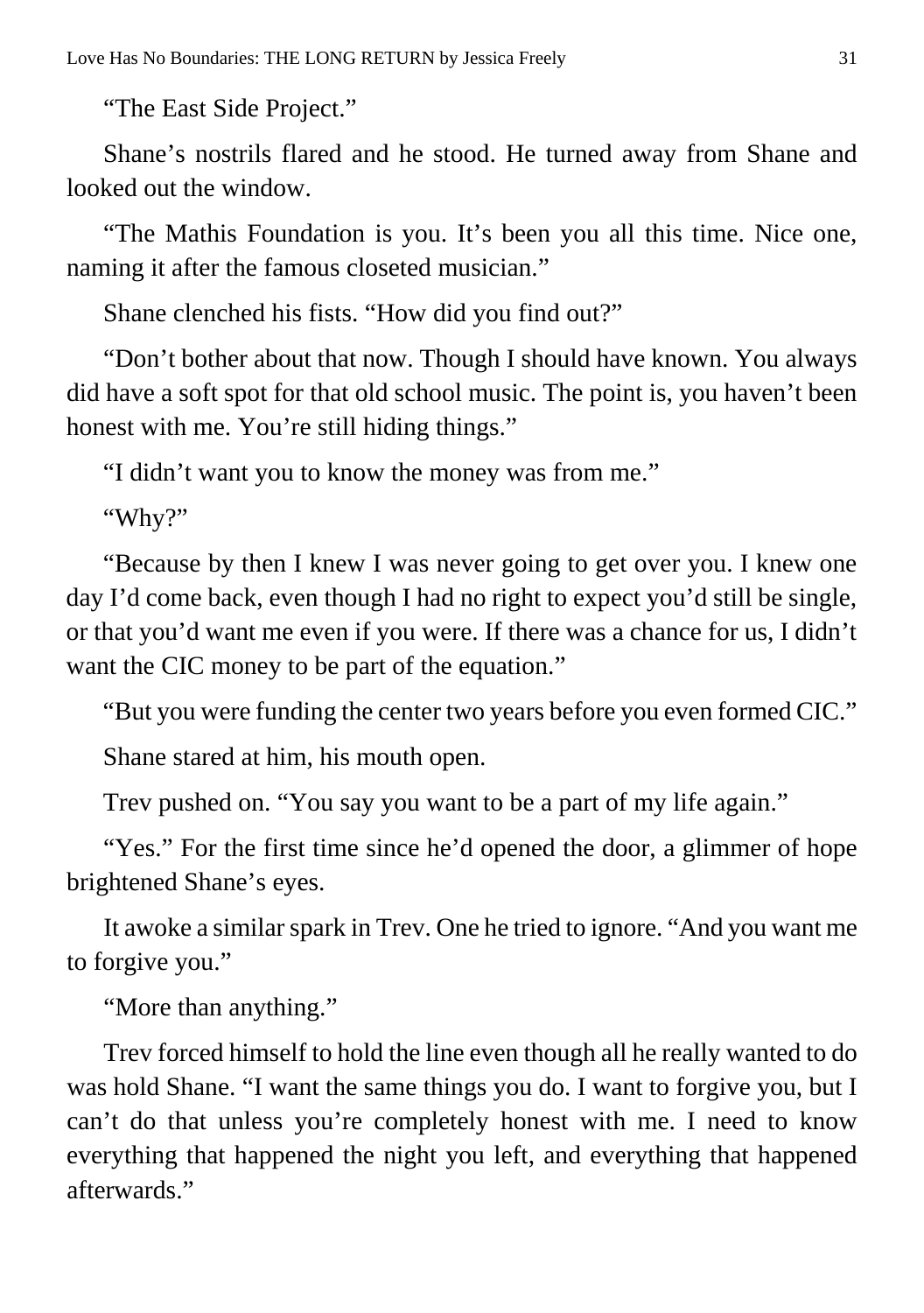Shane's shoulders drooped. "Everything?"

"Yes. Including how you were able to make donations to the center before CIC even existed." Trev's stomach knotted. On some level, he didn't want to know.

Shane closed his eyes and let his head drop back.

Just get it over with. "Was it drugs? Is that how you made the money?"

Shane shook his head.

Okay, good. Not drugs. But there were still worse things. "Well what, then?"

Shane went to the mini bar and opened a tiny bottle of scotch. He poured some in a glass and offered it to Trev, who took it in a white knuckled grip. Then he poured himself twice as much and downed it in one gulp.

God. It had to be bad, whatever it was.

"You remember when my father left," Shane said.

"Of course."

"You remember I was looking for a roommate."

"Yeah. Nothing ever came of it. I was just as glad. I liked having you stay with us. I never saw why you needed to-"

"Well, that ad I answered turned out to be a front for something else. This older man met me and bought me dinner. And then he offered me fifty dollars to blow him."

Trev took a deep breath and let it out. So that's what it was. So many things made sense now. His heart hurt for Shane but at least this was something he understood and could help with.

"I took it." Shane's words were hard, like a fist he beat himself with. "And then I answered a bunch more of those ads. Eventually I met a guy who paid me seventy-five to let him blow me." Shane turned away and bent his head. His breath hitched.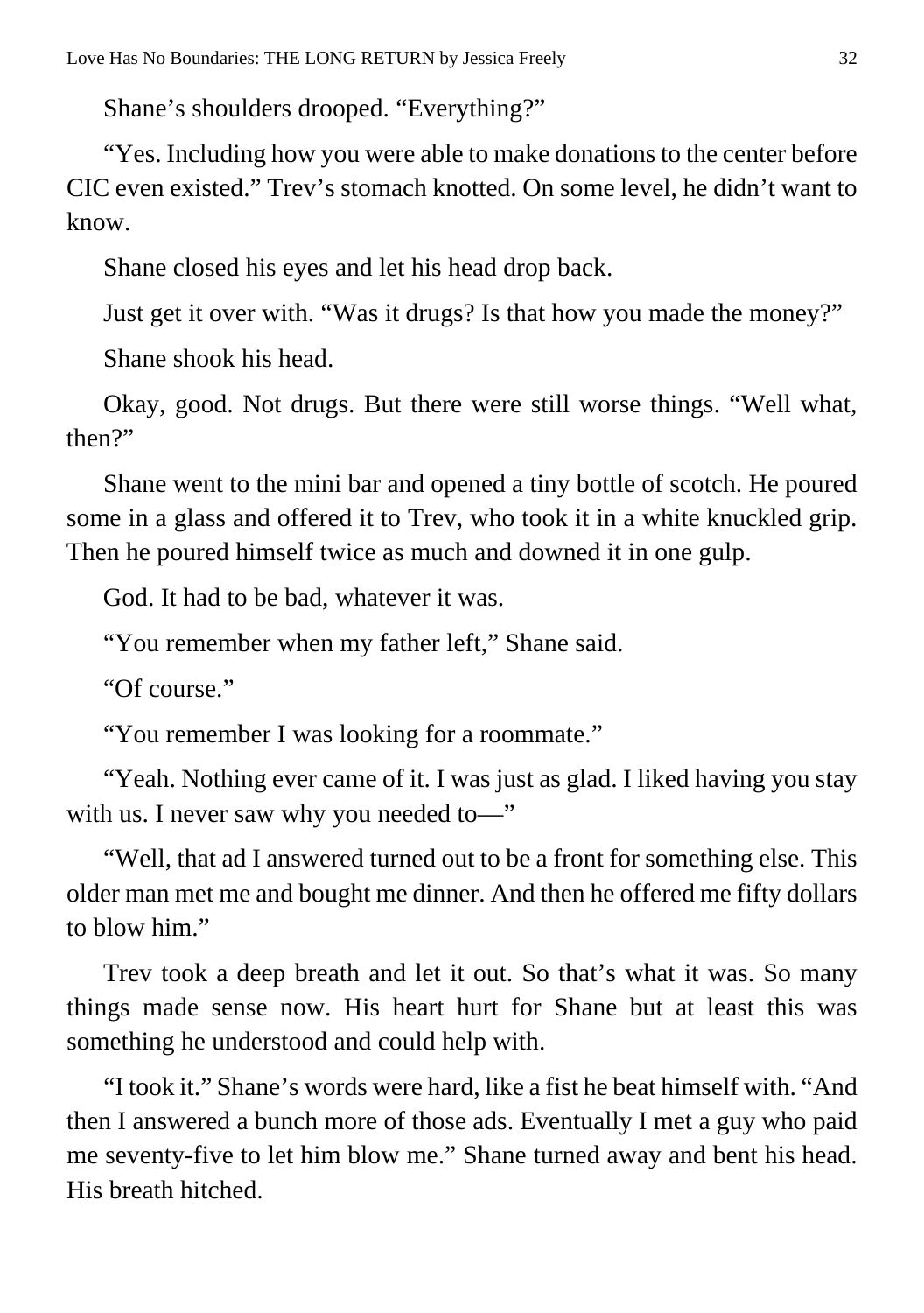"Shane."

"I didn't want you to know. I never wanted you to know." His voice was thick.

Trev went to him. He put his arms around him and held him tight. "Shane. It's okay."

Shane didn't seem to hear him. He broke from Trev. "That's why I left. I couldn't stand the shame. You were so innocent. So good. I was a whore. That man—"

"The seventy-five-dollar blow job one?" Trev wished he were ten inches taller and fifty pounds heavier. He'd find that asshole and make him answer for what he'd done.

"Yeah, him. He offered to set me up in New York. I accepted and instead of fifty and seventy-five dollars it was one and five thousand dollars, and it was a lot more than just blow jobs, but I did it anyway. I made money hand over fist. One thing—one thing I did was I always used condoms and I never used drugs."

That was two things, but Trev didn't mention it. Poor Shane.

"Since I wasn't using, I could save my money. A client who worked on Wall Street taught me how to invest. I made some good buys and sold them at the right time, and that's when I formed East Side and Mathis."

"Jesus, Shane." Trev didn't know how to say how sorry he was, and how relieved that Shane hadn't murdered somebody or become a pimp himself.

Shane walked to the door and opened it. He looked down at the floor. "Now you know."

Trev went to him. He shut the door. He took Shane's hands in his and looked up at him. "Now I know. Thank God. Finally."

Shane stared at Trev like he had that day they first met, when Trev found him crying because his daddy had locked him out of the house again. Shane furrowed his brow. He looked down at their clasped hands and shook his head. "Thank God? I don't understand. I told you all of it. Why are you still here?"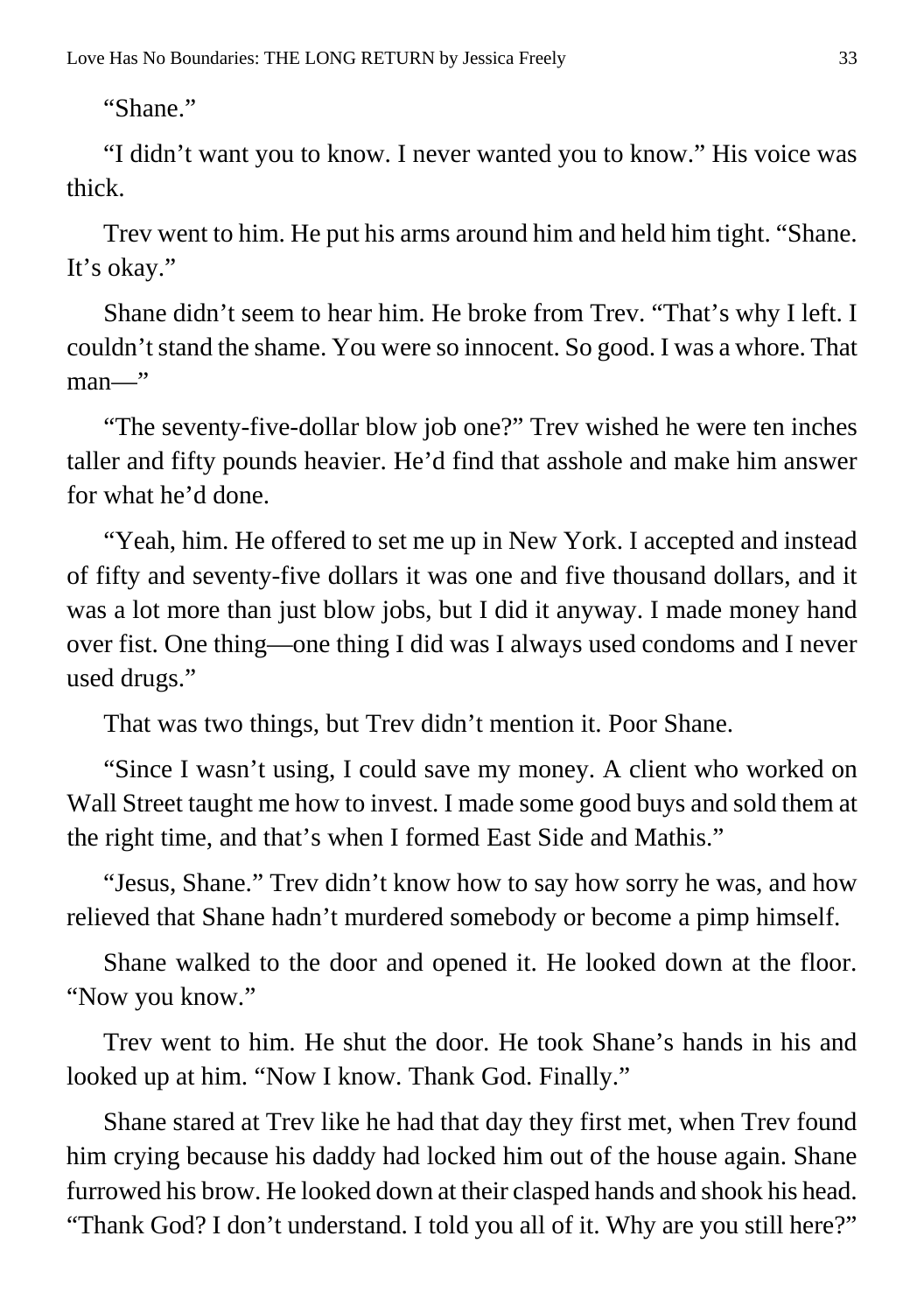Trev pulled Shane close. "You can be so stupid about some things, Shane. Did you really think I'd give a fuck about something like that?"

#### "But—"

"No. I get that you feel shame over it. For that I'm deeply sorry and I want to help. But for myself? Honestly, I thought it was something much worse. I was afraid it might be something that would change how I feel about you."

"It hasn't?"

"That you were a victim of sexual predators when you were young and vulnerable? That's something you expect me to abandon you over? Christ, Shane, I work with runaway and homeless LGBT youth. What the fuck?"

Shane stared at him a moment and then laughed. "Oh my God, you're right. What the fuck indeed? I just—" He shook his head. "I don't know what to say. Once again, you've turned my world upside down. How could I have ever put my pride at a higher price than being with you?" He wrinkled his brow and inhaled sharply. "Oh, fuck! I'm so sorry!" He fell against Trev and clung to him. "Shit! All this time, I thought it mattered."

Trev held him back as tight as he could. "It mattered to you."

"I should have trusted you."

"Well yes, of course. Still, you were seventeen. For that matter, so was I. Who knows how I might have fucked it up, given half a chance." Trev pulled Shane over to the bed, and they sat down.

Shane said, "Remember when we used to lie in bed, facing each other, and we'd talk about all the things we wanted to do?"

"Yeah. I remember that." Trev scooted up on the bed and lay down on his side. He patted the space across from him.

Shane reclined. They lay side by side, facing each other, and it was as if the years just melted away.

"Do you know how many lives you've changed for the better, Shane?"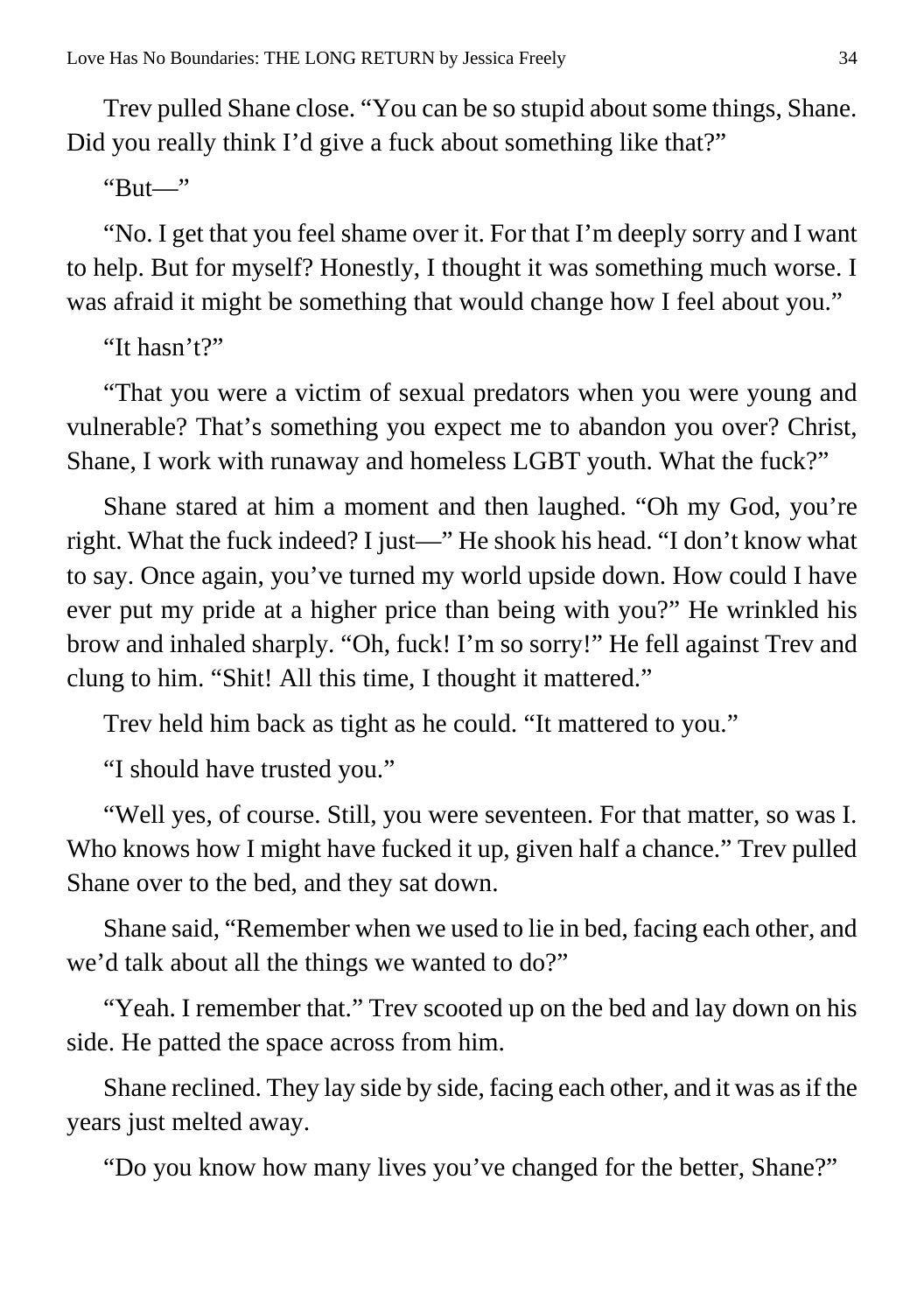He didn't answer, so Trev told him about Vivienne, Bryan, Dean, Hampton, Elise, Samantha, Iris, Malcolm, June, and Evander. The list went on and on. Each kid with their own unique story, but all of them with two things in common: Trev and Shane. "You've done good. You've done everything you set out to do."

"So did you."

Trev nodded. "And here we are."

Shane took his hands. "Together."

Trev squeezed back. They both leaned in, and Shane pressed his lips to Trev's.

It was like coming home.

Shane cradled Trev's face in his hands. He devoured Trev's mouth as if it were made of whipped cream.

Trev's cock stiffened. He grabbed Shane's hips and pulled him in close so Shane could feel how much he was wanted. "You're home," Trev said when they broke their kiss. "We both are."

Shane nodded and dove back in for another mouthful of Trev, sliding his tongue between Trev's lips, licking and sucking. Little whimpers escaped his throat.

The needy sounds awoke Trev's own longing. He threw one leg over Shane and wrapped his arms around Shane's chest, holding him tight. "I'm never letting go of you. Never again."

Shane's breath hitched. "Don't. Keep hold of me. I don't ever want to go away again." He trembled.

Trev ran a hand up the side of Shane's face and over his head, stroking his skin and the close-cropped hair on his scalp. "Oh, Shane, what you've been through. I'm so sorry."

Shane shook his head. "I took care of myself, Trev. I get tested twice a year and I haven't had sex with anyone in three years. I'm healthy."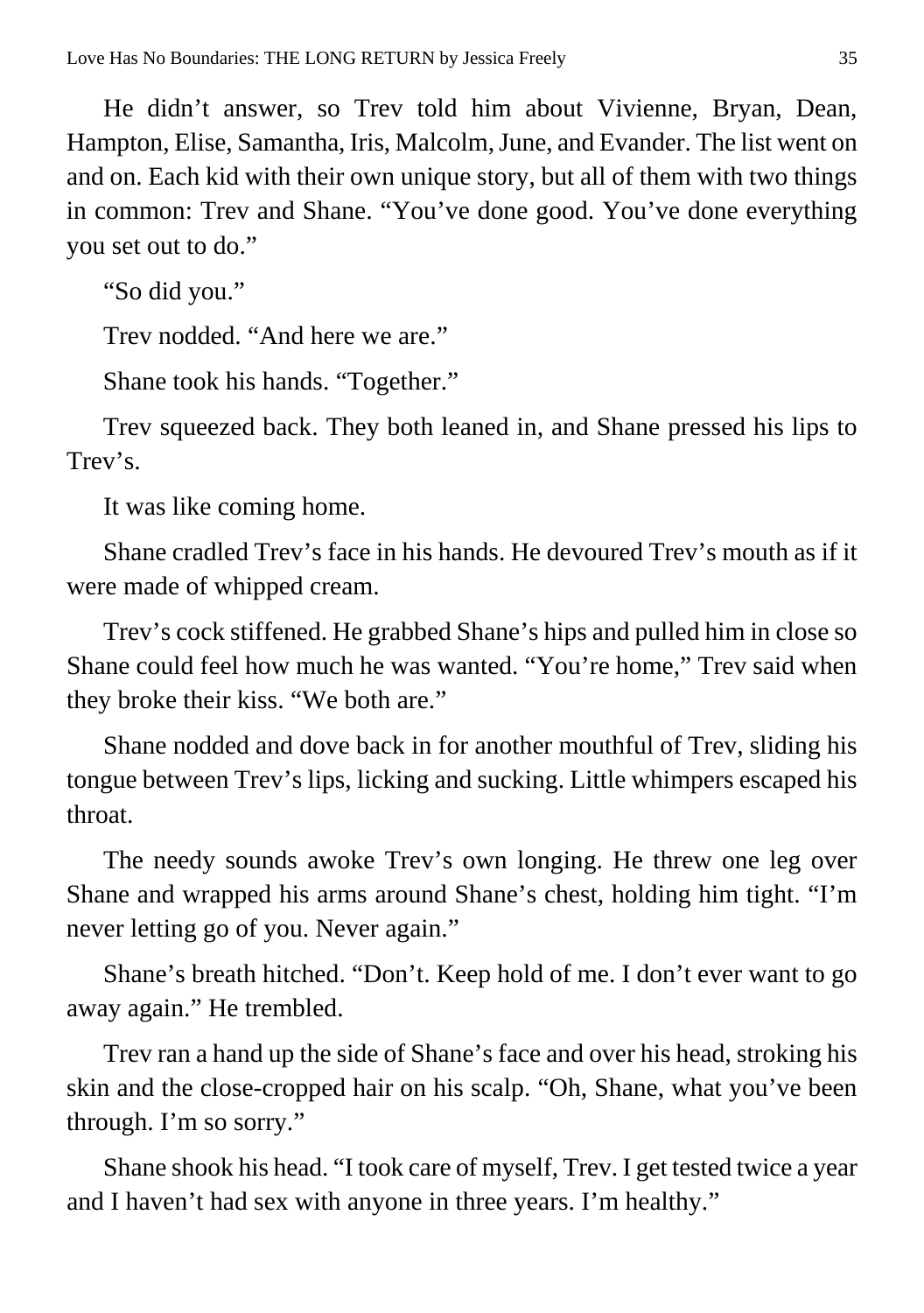"I wasn't asking that."

"You should."

"But I wasn't. I need to know if there's anything I shouldn't do, or should do, or if you're up for this, emotionally, I mean."

"Do you want me?"

"God! Of course I do." He tilted his hips. "Can't you tell?"

"Well, I want you, too. Need you. Remember how it was, when we had a fight?"

"We always had to have sex before you could feel like we were really made up."

Shane nodded. He took Trev's hand in his and clasped it, raising it to his lips and kissing the knuckles. "Please, Trev."

Trev swallowed the lump in his throat and started unbuttoning Shane's shirt. Inch by inch he exposed Shane's beautiful, sculpted torso. "You are so fucking beautiful. I've never been able to get over that. I've always felt out of your league."

"Really?"

"Yeah"

"That's ridiculous."

Trev pushed Shane's shirt off his shoulders.

Shane's chest was smooth and hairless, his nipples peaked like buds on a tree in early spring.

Trev dipped his head and ran his tongue over one of them.

"Ah! You are a handsome, sexy man, Trevor Davis."

"I'm your man. That's all I care about."

Shane sucked in a breath and then whimpered again as Trev bit down gently on his tender flesh. He thrust his hips, rubbing his big, hard cock against Trev's belly. "Want you so bad."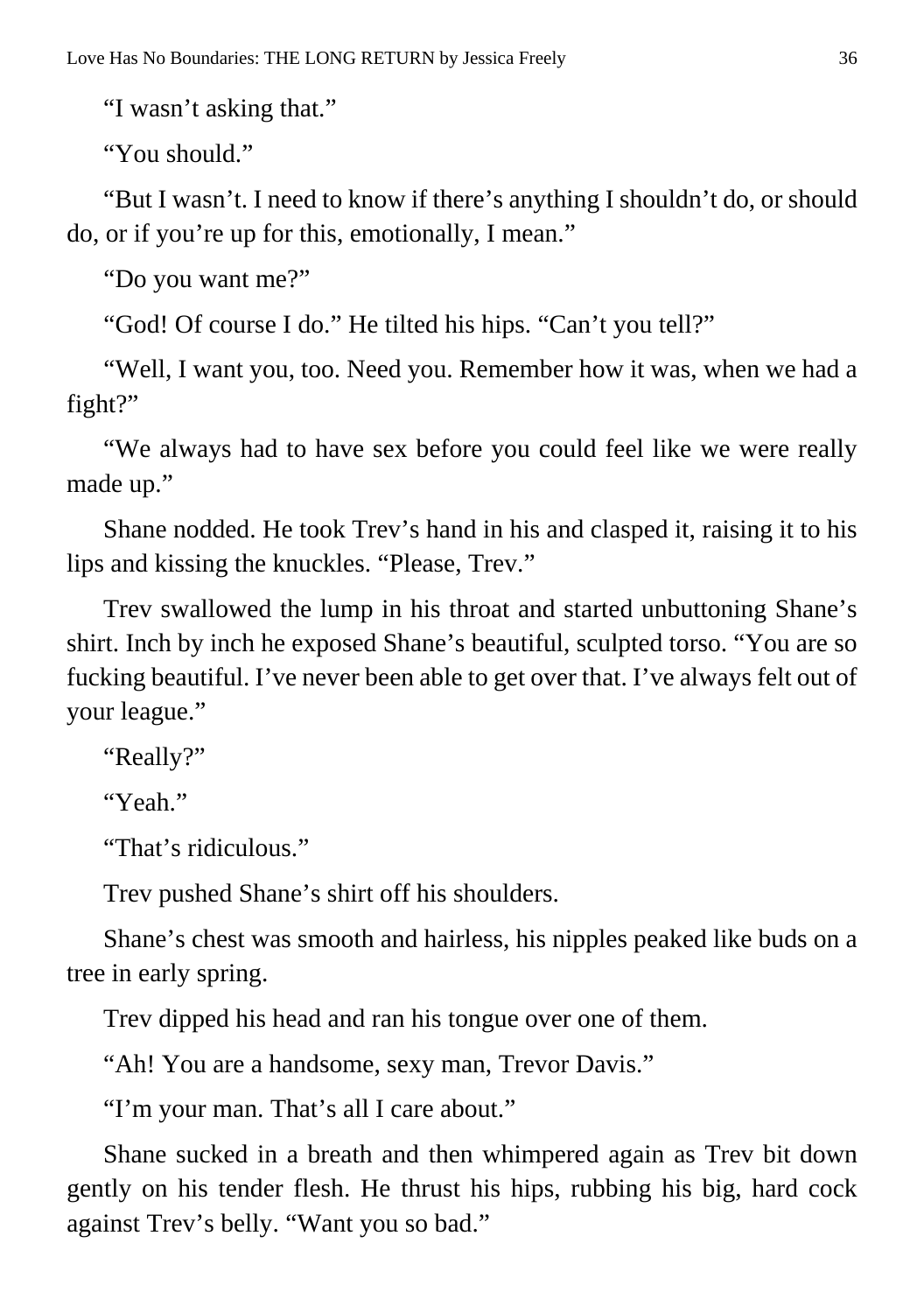Trev remembered something Shane said a moment ago. "You haven't had sex for three years?"

"Yeah. Since I left the life."

"Then... you haven't been with anyone since me?"

"Uh. $"$ 

"Johns don't count."

"Then no."

Maybe it wasn't right, but Trev was glad. He unzipped Shane's fly and drew his cock out. The warm, velvet skin caressed his palm. The weight of it, the shape, the texture—all were known to Trev, as familiar as his own.

Shane gasped. "I'm not going to last."

"I know." Trev slid down to suck him.

"Wait. Turn around. Here." Shane undid Trev's pants and pulled them down over his hips.

Trev took them off, then knelt and removed his shirt.

Shane skinned out of his pants and tossed them on the floor. They were both naked, except for their socks. "Let's suck each other off."

That sounded like a great idea. Trev gripped Shane's cock at the base. It was magnificent—long, thick, and curved. He kissed the tip.

Shane gasped. He wrapped his fingers around Trev's cock.

Oh, God. Shane's hands. No one had ever touched Trev the way he did. His long fingers danced up and down Trev's straining shaft with the grace and dexterity of an artist.

Trev's cock throbbed. He wasn't going to last either. "God, Shane." He tilted his head and rubbed his cheek against Shane's warm, velvety length.

Shane licked Trev from base to tip.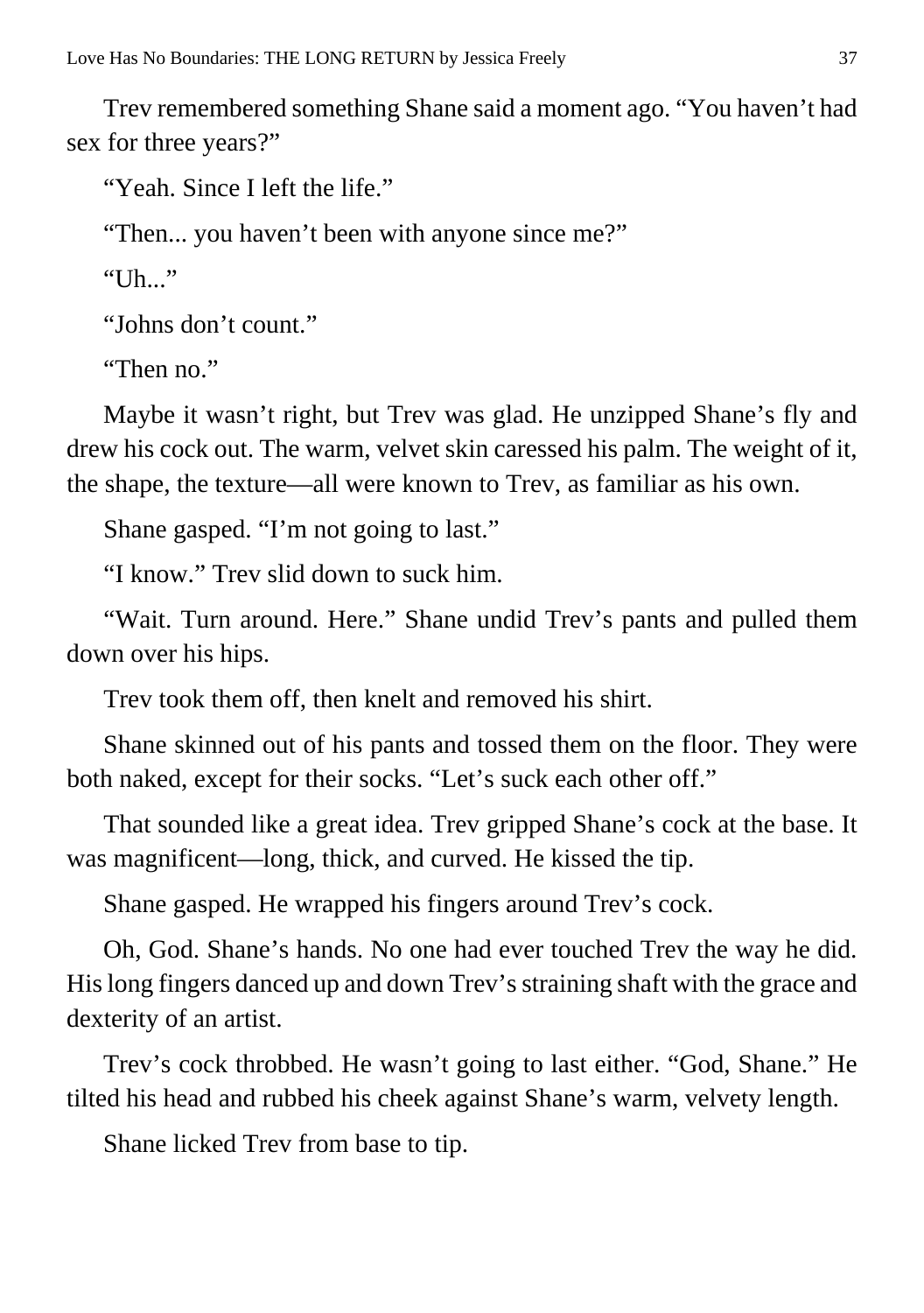Trev curled his toes. Already arousal pooled in his belly, a warm fizzy feeling that spread throughout his body. He opened his mouth and sucked Shane down to the root.

"God!" Shane jerked.

Wet heat enveloped Trev's cock as Shane took him in his mouth.

Trev swirled his tongue around the head of Shane's cock, circling in to lap at his slit. The sweet, sharp taste of precum filled his mouth. Meanwhile, Shane's wet suction on Trev's cock made the pool of need in his belly simmer. Trev thrust shallowly and pressed his tongue to the cleft on the underside of Shane's cock head.

Shane moaned. The sound made Trev's skin tingle all over. He knew that moan. Shane was going to come soon.

Shane bobbed his head, dragging his lips up and down Trev's shaft. Trev's balls tightened. He was going to come soon, too. He pulled off Shane and flipped around so they were face to face again.

"What are you doing?" said Shane.

"I want to see your face when we both come." Trev took Shane in hand and stroked, his fingers gliding over the hot, damp flesh.

Shane opened his mouth, and his eyes went wide. He grabbed Trev's cock and pumped him.

Trev flexed his hips, thrusting into Shane's hand.

Sweat glistened on Shane's chest and ran in little trails down the side of his face. His eyes clouded over with desire. His breath was warm on Trev's face.

Trev could scarcely believe this was happening. How many nights had he dreamed of this, only to wake up alone?

"Oh God, Trev, I love you so much!" Shane's cock swelled.

"I love you too."

Their eyes met.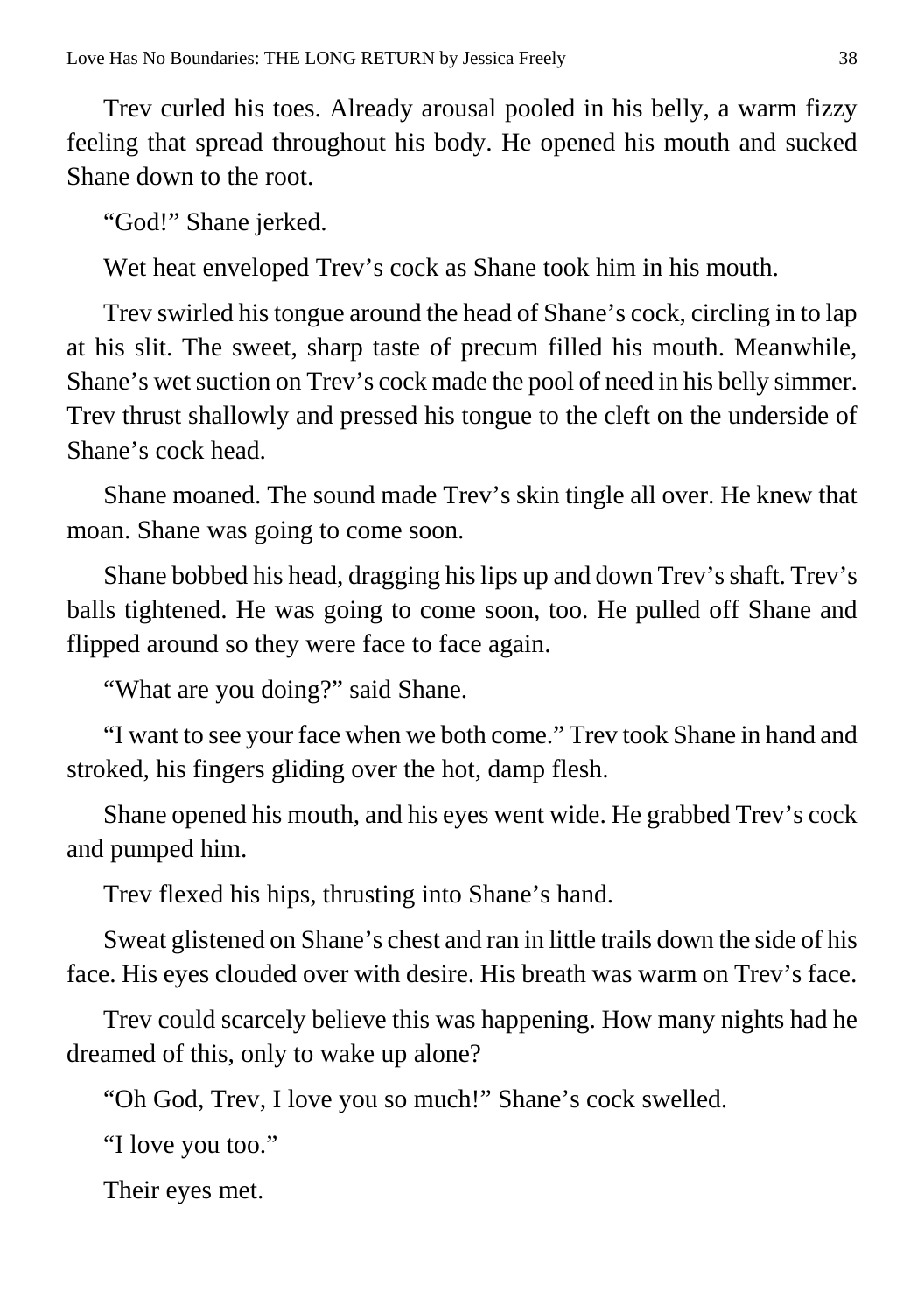Desire, heartbreak, and joy mingled together in the pit of Trev's stomach, swirling around until he couldn't tell one from the other. It all boiled over, spilling through him in a rush of warmth and sweetness.

They came together, shooting cum all over each other's chests. Shane pulled Trev close, and they clung to one another through the aftershocks.

Trev closed his eyes and breathed deep the smell of their mingled bodies.

Shane shivered.

"Here. Get up for a sec." Trev pulled the covers down and got in, holding them open for Shane.

Shane climbed in and wrapped his arms around Trev. They lay entwined together, sticky with sweat and cum.

Lightnessfilled Trev like a helium balloon. He could float right up into the sunny blue sky with Shane, the two of them shocking airplane passengers. He giggled. Had he ever felt like this before? "I think this is the happiest moment of my life."

Shane rested his head against Trev's. "It is mine."

\*\*\*\*

They must have dozed, because the next thing Trev knew the room was dark and Shane lay beside him, gazing at him with a soft smile on his lips.

"Did I fall asleep?"

"Mmm hmm."

Trev's stomach growled.

Shane grinned. "Room service?"

"Why not? Just tell them to leave it outside the door so we don't have to get dressed."

Shane ordered burgers and fries and, in a fit of guilt, fresh fruit. He threw on a robe to retrieve the food. They picnicked on the bed, feeding each other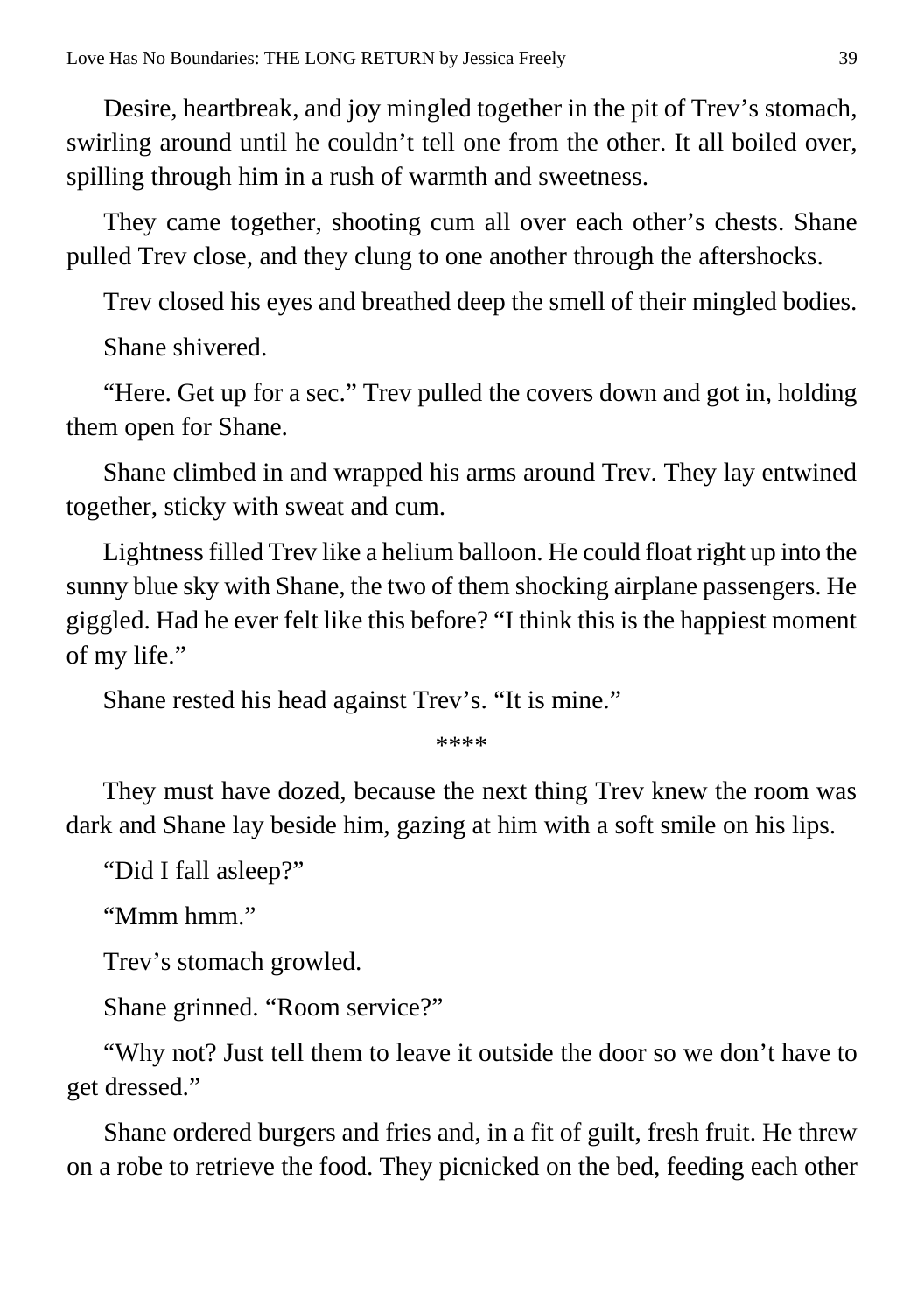fries and throwing grapes at each other. Trev caught one in his mouth and then spit it out at Shane. He hit him in the eye.

"Oh. You're going to get it now," said Shane. He picked the tray up and set it down on the coffee table, dipped a fry in ketchup and advanced on Trev.

"What are you doing?" Trev scrambled across the bed. "You're going to get ketchup on the sheets."

Shane knelt on the bed and grabbed Trev by one ankle. He hauled him down until Trev was under him, and then he straddled Trev's hips.

Trev was laughing too hard to resist.

Shane pinned him down with one hand in the middle of his chest and poked Trev on the nose with the French fry, daubing him with ketchup. Then he marked Trev's forehead, cheeks, and chin.

"Agh! What are you doing?"

"You'll see." Shane ate the fry, then leaned over and ran his tongue over the tip of Trev's nose. He licked Trev's forehead, cheeks, and chin. His warm, smooth tongue glided over Trev's skin.

"You're a freak, you know that?"

Shane, his face inches from Trev's, grinned. "Takes one to know one, Spaceman."

Trev lifted his arms and wrapped them around Shane's neck.

Shane lay down on top of Trev. His hard-on pressed into Trev's belly.

Trev's pulse quickened. He spread his legs and wrapped them around Shane's hips. Already he imagined Shane sliding inside him, fitting into place.

Shane flexed his hips, dragging his cock over Trev's balls and perineum.

The heat and friction made Trev's hole pulse. "You got any lube?"

"Yeah." Shane got up and went into the bathroom. He came back with a tube of Astroglide and a box of condoms.

"A whole box?"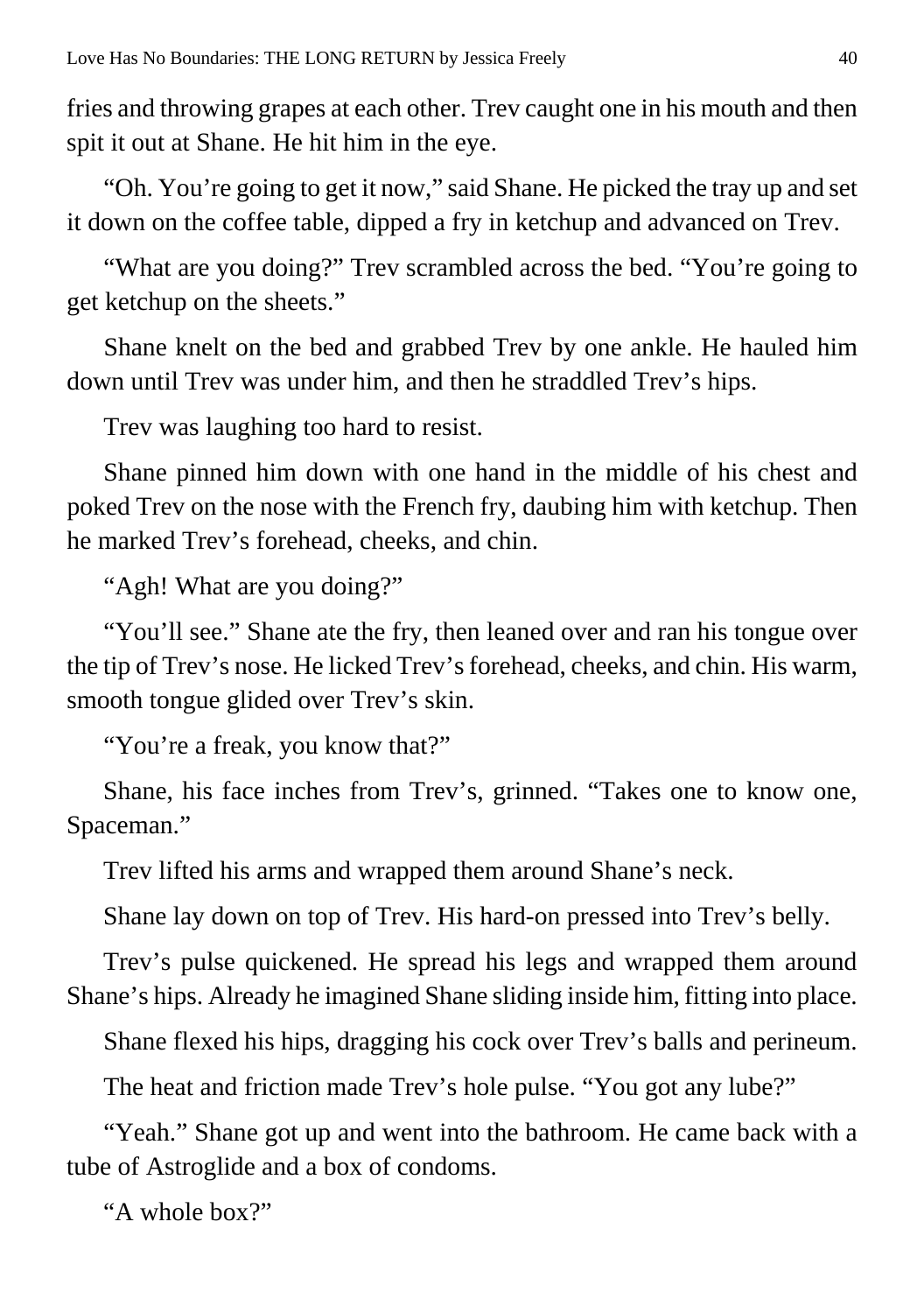"Why not dream big?"

The thought of Shane buying the big box just for him warmed Trev all over. He took a condom and tore open the packet.

Shane knelt between his legs.

Trev rolled the condom down Shane's big, beautiful shaft. He traced the vein bulging on the underside. Even through the latex, he could feel the heat.

Shane's breath hissed between his teeth. He licked his lips. He scooted back and dropped his head down between Trev's legs. Trev lifted his knees to accommodate him.

Shane painted Trev's ass with his tongue, stroking and lapping at Trev's tight hole.

It was like a warm bath to Trev's long-neglected muscles.

"When was your last time?"

"A year ago."

Shane pressed the flat of his tongue against Trev's hole.

Trev quivered against him.

Shane ran the tip of his tongue around Trev's perimeter.

Trev pulsed in invitation. Shane's soft, full lips on Trev's asshole made heat shoot up his body like a column of fire. "Shane!"

Shane speared Trev with his tongue. Muscle to muscle they met, and Trev melted under the onslaught. He bobbed in a sea of desire where ripples of pleasure coursed over and through him.

Shane stroked Trev's channel with histongue and reached for the lube. He pressed some into Trev's hole and then coated his fingers. It was cold, but it warmed up fast. Shane slipped first one and then two fingers into Trev. He turned his hand and extended his middle finger, up, over...

A white-hot bolt of delight shot through Trev. He arched off the bed. "Oh God!"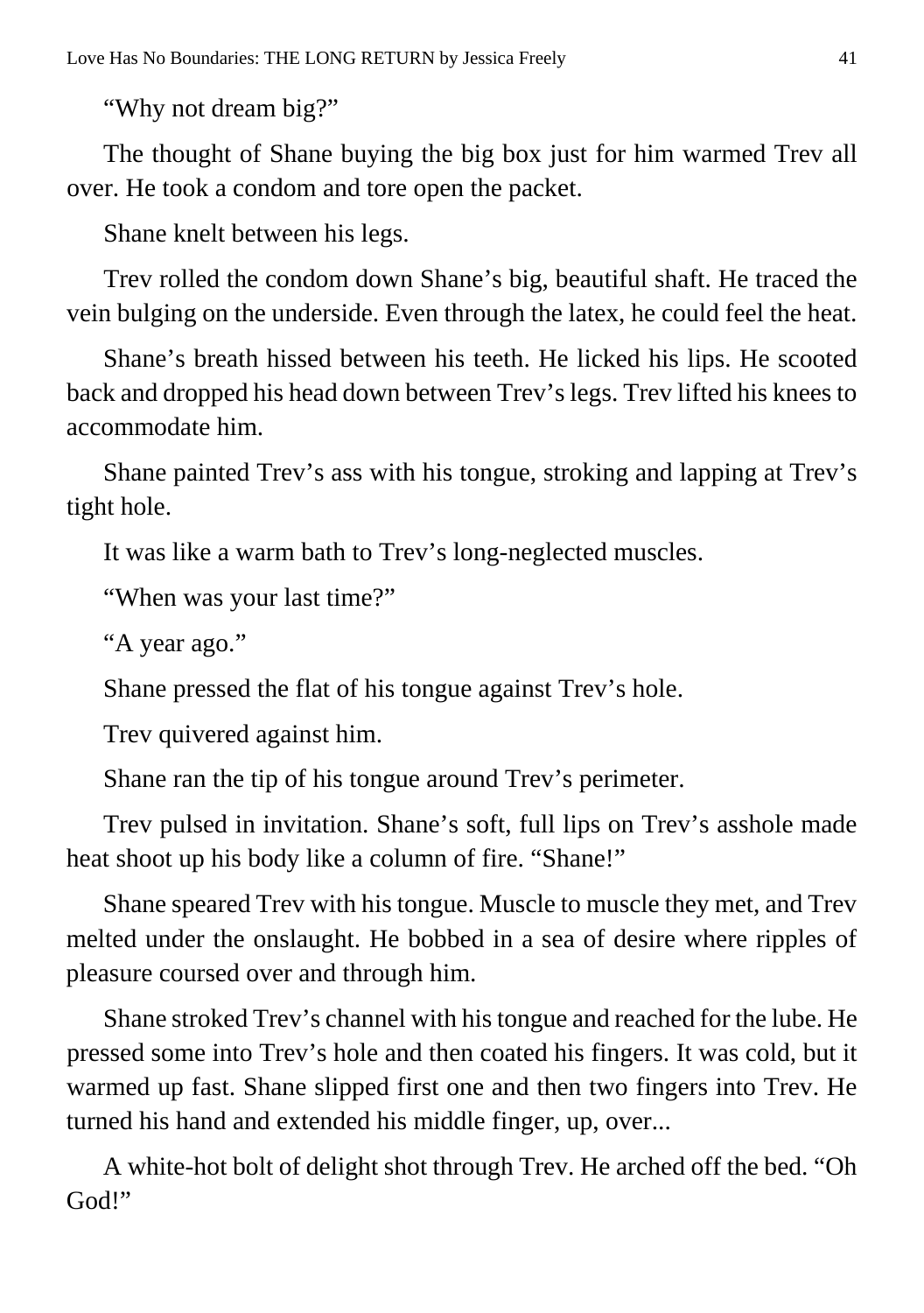"I knew I hadn't forgotten."

"That's right." Trev panted. "You always did know."

Shane leaned forward and kissed Trev, his fingers still stroking deep inside.

Trev abandoned himself to Shane's touch, his kiss. Their lips met. Their breaths mingled. Trev lifted his hips, thrusting himself onto Shane's hand.

With a groan, Shane broke their kiss. "I have to have you."

"Yes," Trev said, "you do."

Shane kissed him again and knelt back between Trev's upraised legs. He slathered lube on his cock and more in Trev's ass. Meeting Trev's gaze, he lined himself up with Trev's quivering hole and pressed in. Shane filled Trev like love should fill a home, touching everything with warmth and satisfaction.

Anchored by that love. Trev flexed, stroking Shane with his body, reveling in the feeling of that hard length deep inside him.

Shane's breath gusted across Trev's face, warm and sweet. He gazed into Trev's eyes asif he didn't dare look away for fear all this might evaporate like a dream. But it was no dream. They were here, together again.

Trev met Shane's gaze. In those deep, dark eyes, Trev saw the boy Shane had once been and the man he'd become. And he saw himself too, then and now.

How far they'd both come.

Shane pulled back and started to move. Each thrust rolled over Trev's prostate with majestic force. Sparksflew through Trev's body, gathering at the base of his balls. "God. So good. Oh fuck, Shane!" He realized this was the first time they'd ever been able to be vocal together. Suddenly he wanted to open the window and yell at the top of his lungs. "It's so good! I've wanted you so bad! All this time!"

"I know. Me too. You. Always you." Shane fucked him harder, pounding Trey down into the bed with each thrust. His cock was so hard and so hot it set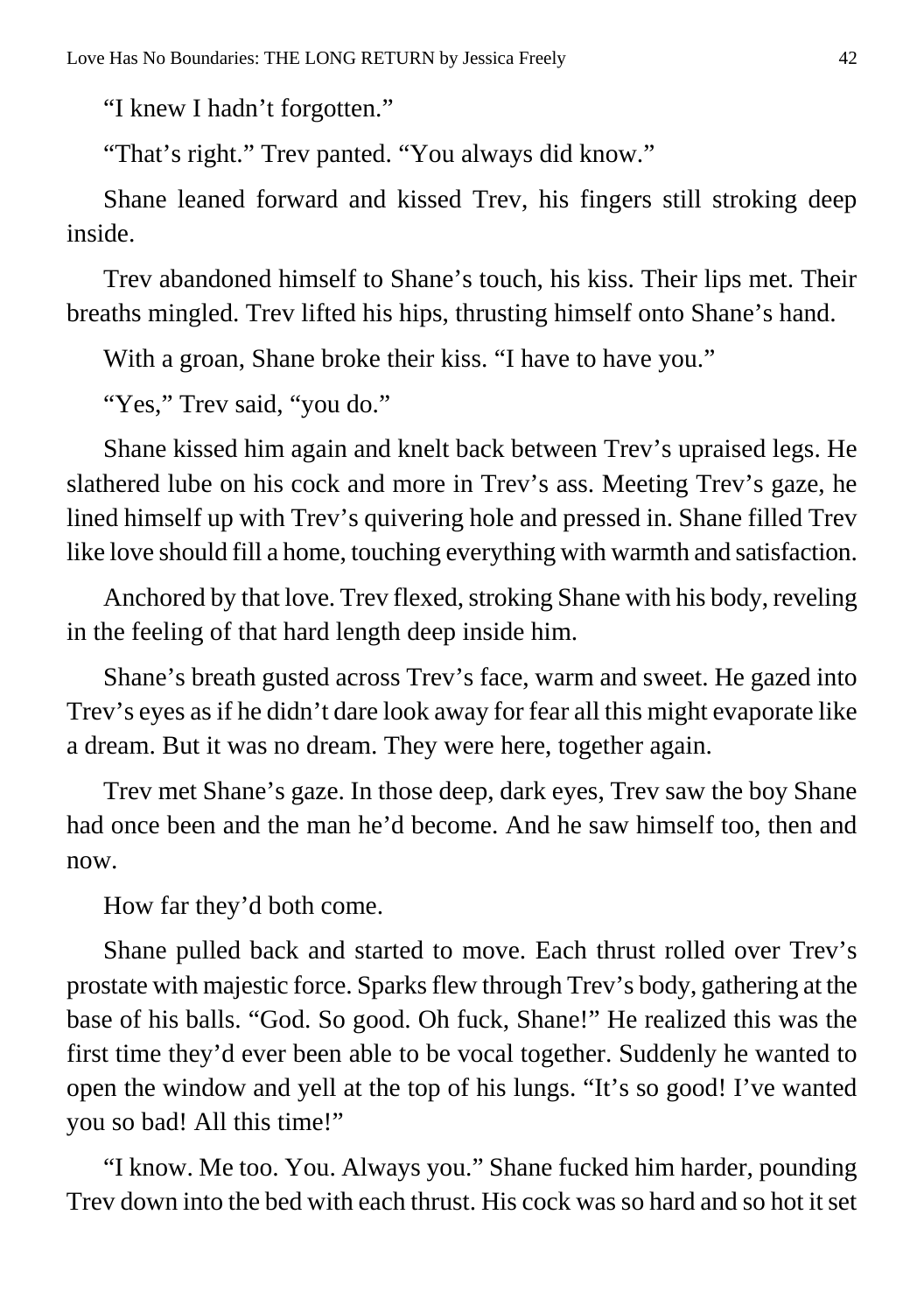Trev on fire. He wrapped his legs around Shane's hips and thrust up to meet him.

Their words were lost in a frantic tide of gasping. Something incandescent radiated from Trev's belly. He flexed his muscles, wanting to bring Shane with him.

Shane thrust up into Trev and cried out, his hips slipping from their rhythm as he pushed up and in as far as he could go. His cock swelled inside Trev as he came.

The flower in Trev's belly bloomed, and he came in a rush of joy. They held each other close.

Trev exhaled as if he'd been holding his breath since he was seventeen. It was over. That long time of being without Shane was over. Soon it would fade and take its proper place as part of the past. "Here we are. Together."

Shane smiled, and his eyes were just like they'd been when they were thirteen and had kissed for the first time. "Yeah. Finally."

The world made sense again.

#### **THE END**